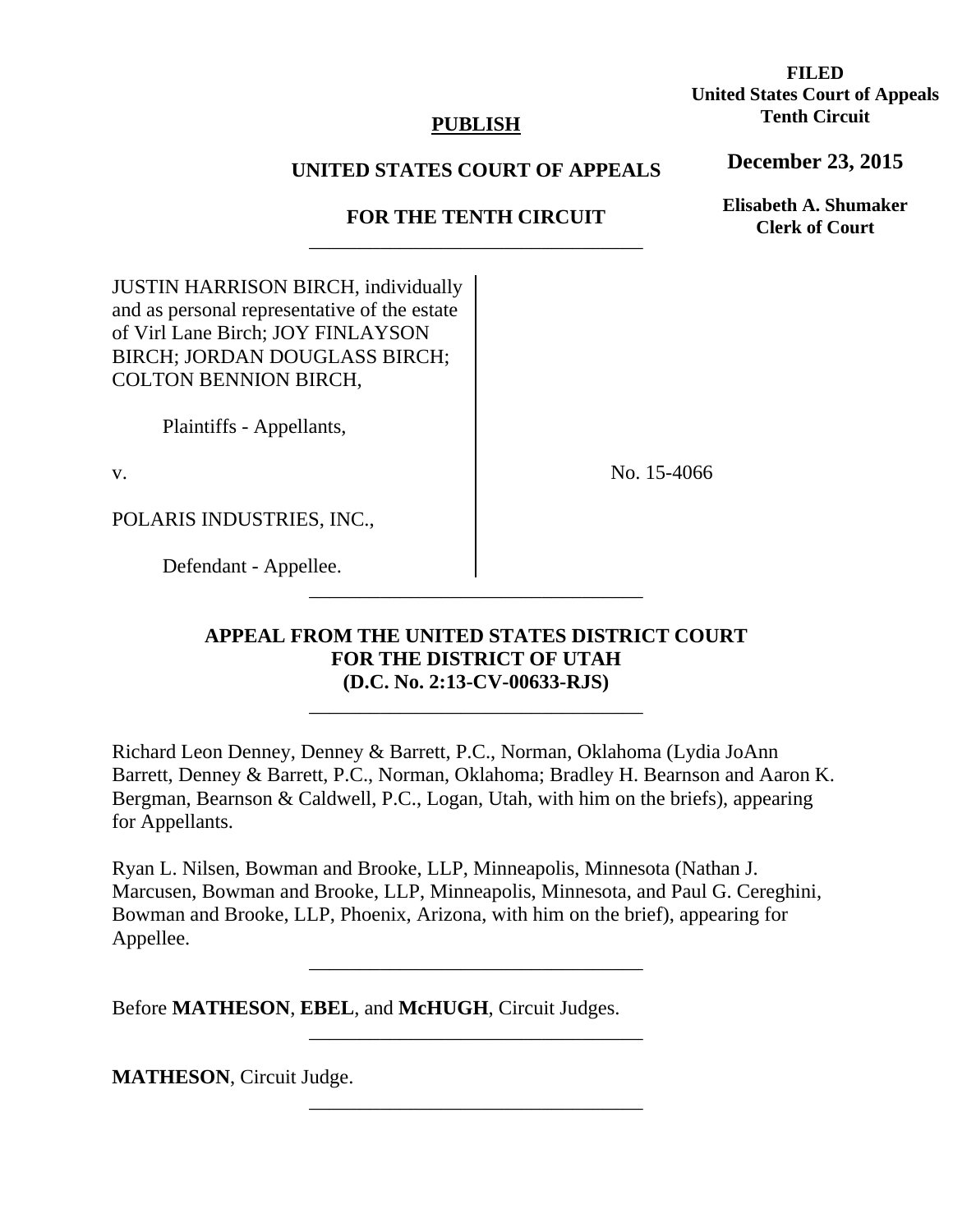Virl Lane Birch died when the off-road vehicle in which he was riding flipped over and pinned him to the ground. His surviving family members sued Polaris Industries, the vehicle manufacturer, for strict products liability, negligence, and breach of warranty, invoking the district court's diversity jurisdiction under 28 U.S.C. § 1332. Arguing there was no evidence Mr. Birch's vehicle was defective at the time of sale, Polaris moved for summary judgment. Well after the deadlines for amending the pleadings and for discovery had passed, Mr. Birch's survivors filed motions (1) to add new theories to their complaint, and (2) for additional discovery. A magistrate judge denied both motions as untimely, and the district court affirmed the magistrate's ruling. Based on the allegations in the unamended complaint, the district court then granted summary judgment to Polaris on all claims.

Mr. Birch's survivors now appeal the district court's denial of their two motions and the grant of summary judgment. Exercising jurisdiction under 28 U.S.C. § 1291, we affirm.

#### I. **BACKGROUND**

#### *A. Factual History*

On April 22, 2011, the Polaris Victory dealership in St. George, Utah, sold a 2011 Polaris RZR 800 ("2011 RZR") to Mr. Birch. He and his son, Jordan Birch, took the 2011 RZR—an off-road vehicle—for a ride on May 4, 2011. While they were driving over a road bump, the 2011 RZR tilted over onto its passenger side, face down, injuring Mr. Birch's hand, which was trapped beneath the vehicle.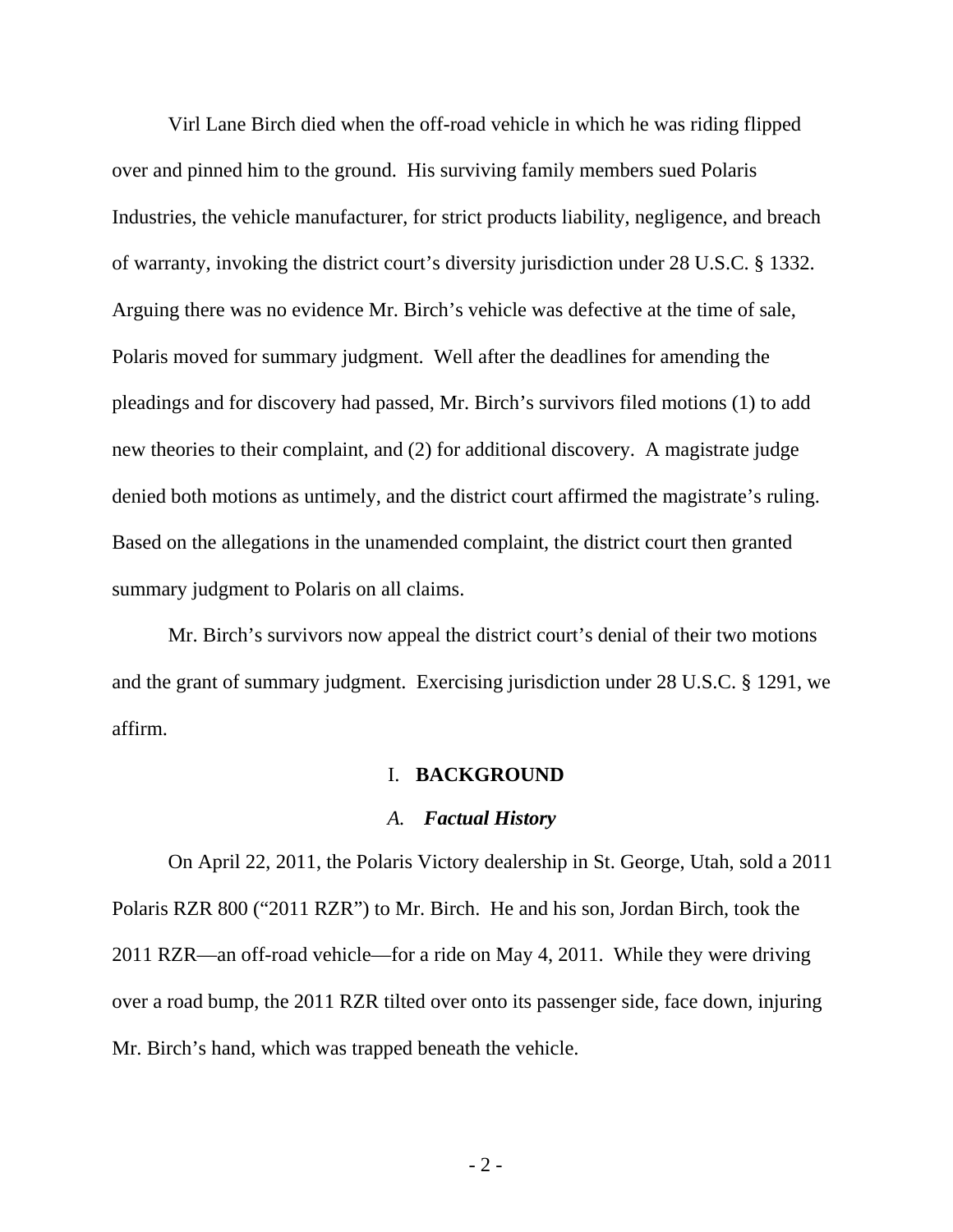The crash destroyed the 2011 RZR's roll-over protection structure ("ROPS"), a frame of steel tubes and bars that sits atop the vehicle's passenger cabin. The ROPS, which the parties refer to alternatively as a "roll cage" or "cab frame," is intended to protect passengers "in the event of a pitchover accident." Aplt. App., Vol. 4 at 847. Moto Zoo Powersports in St. George estimated that repairing the ROPS and other damage to Mr. Birch's 2011 RZR would cost \$6,008.69.

Unhappy with that figure, Mr. Birch asked Skylar Damron, the Moto Zoo technician who had provided the estimate, to repair the 2011 RZR off book, in Mr. Damron's own garage. Because Mr. Birch was the friend of a friend, Mr. Damron agreed to repair the vehicle for a lower fee. Though he was not a Polaris employee, Polaris had certified Mr. Damron as a master service dealer technician. On June 30, 2011, Mr. Birch sent Mr. Damron an email indicating he would "like to price out" various pieces of equipment, including "[r]oll cage bars." Aplt. App., Vol. 1 at 82. Mr. Damron responded two weeks later with a list of parts he would need to install, one of which was a "2pc roll cage." *Id.* at 83.

Mr. Damron ordered a new, unused ROPS from a seller on Craigslist.com, whose name Mr. Damron could not remember. The ROPS had been manufactured for use with a 2008 Polaris RZR. Between the 2008 and 2011 model years, Polaris had made several changes to the design of its ROPS. As relevant here, the couplers on the 2011 ROPS that is, the components that attach the ROPS to the vehicle's main frame—employ a system of indents and raised tabs that interlock with one another. By contrast, the "mating surfaces" on the 2008 ROPS had "flat faces," with no tabs or indents. Aplt.

- 3 -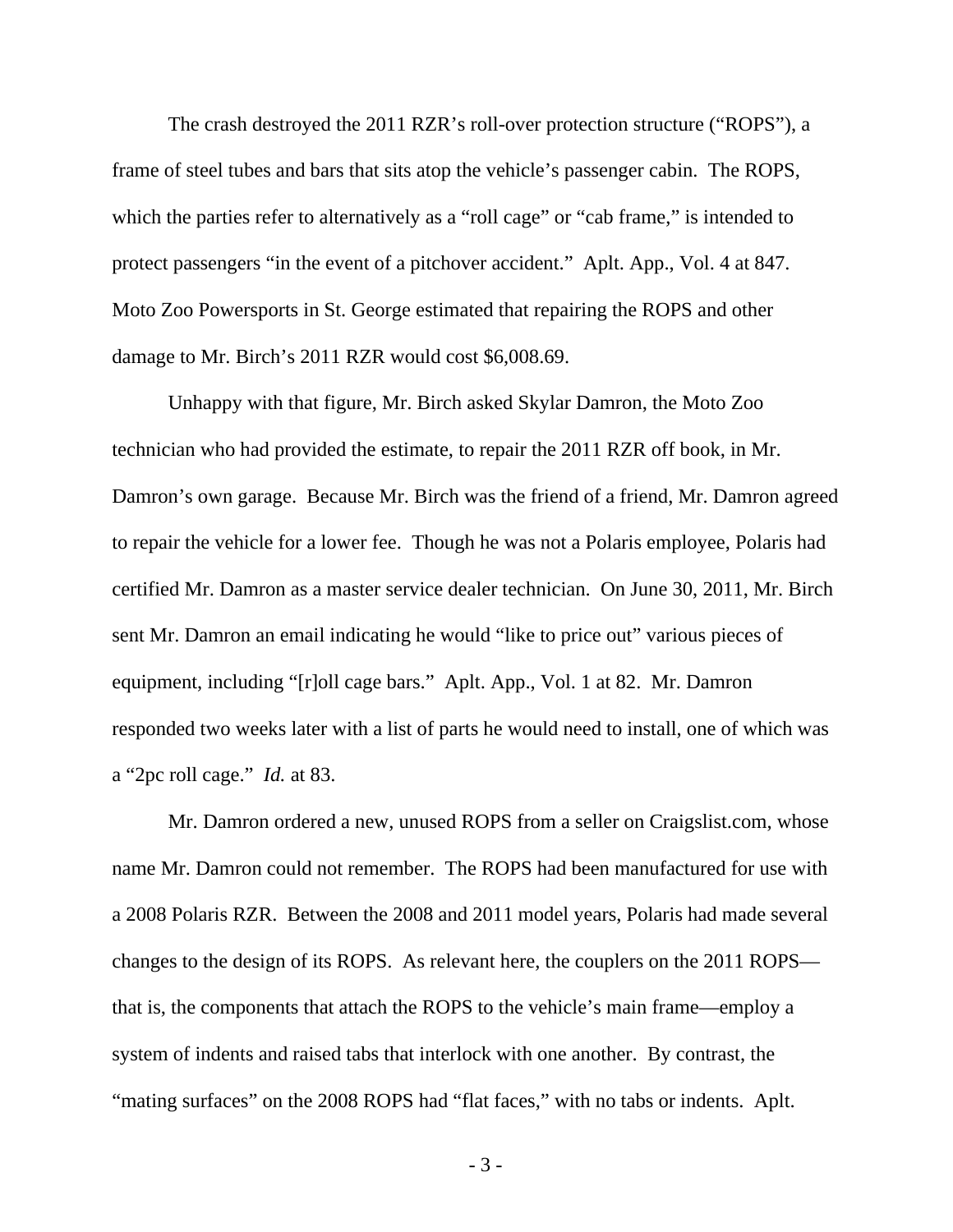App., Vol. 4 at 818. To fit the new 2008 ROPS onto Mr. Birch's 2011 main frame, Mr. Damron ground off the tabs on the main frame's couplers. Without this modification, the two structures could not have fit together.

On June 4, 2012, Mr. Birch and a friend drove the modified 2011 RZR through Sand Hollow State Park in Washington County, Utah. As they were ascending a sand dune, the vehicle "went airborne a short distance" and pitched forward onto the "downsloping dune face." Aplt. App., Vol. 4 at 814. The ROPS, which buckled on impact, pinned Mr. Birch to the ground. He died shortly thereafter.

## *B. Background Law*

Appellants' claims sounded in strict products liability, negligence, and breach of warranty. Under Utah law, all three claims require proof that a product's injury-causing defect existed at the time the product was sold.

The Utah Court of Appeals has held that to prevail on a strict products liability claim, the "plaintiff must show (1) that the product was unreasonably dangerous due to a defect or defective condition, (2) that the defect existed *at the time the product was sold*, and (3) that the defective condition was a cause of the plaintiff's injuries." *Burns v. Cannondale Bicycle Co.*, 876 P.2d 415, 418 (Utah Ct. App. 1994) (emphasis added) (quotation omitted).

It does not appear Utah courts have explicitly applied this requirement to a products liability negligence claim. But the case law indicates no claim for products liability negligence will lie if the defect in question did not exist at the time the product was sold. *See Slisze v. Stanley-Bostitch*, 979 P.2d 317, 319-20 (Utah 1999) (recognizing

- 4 -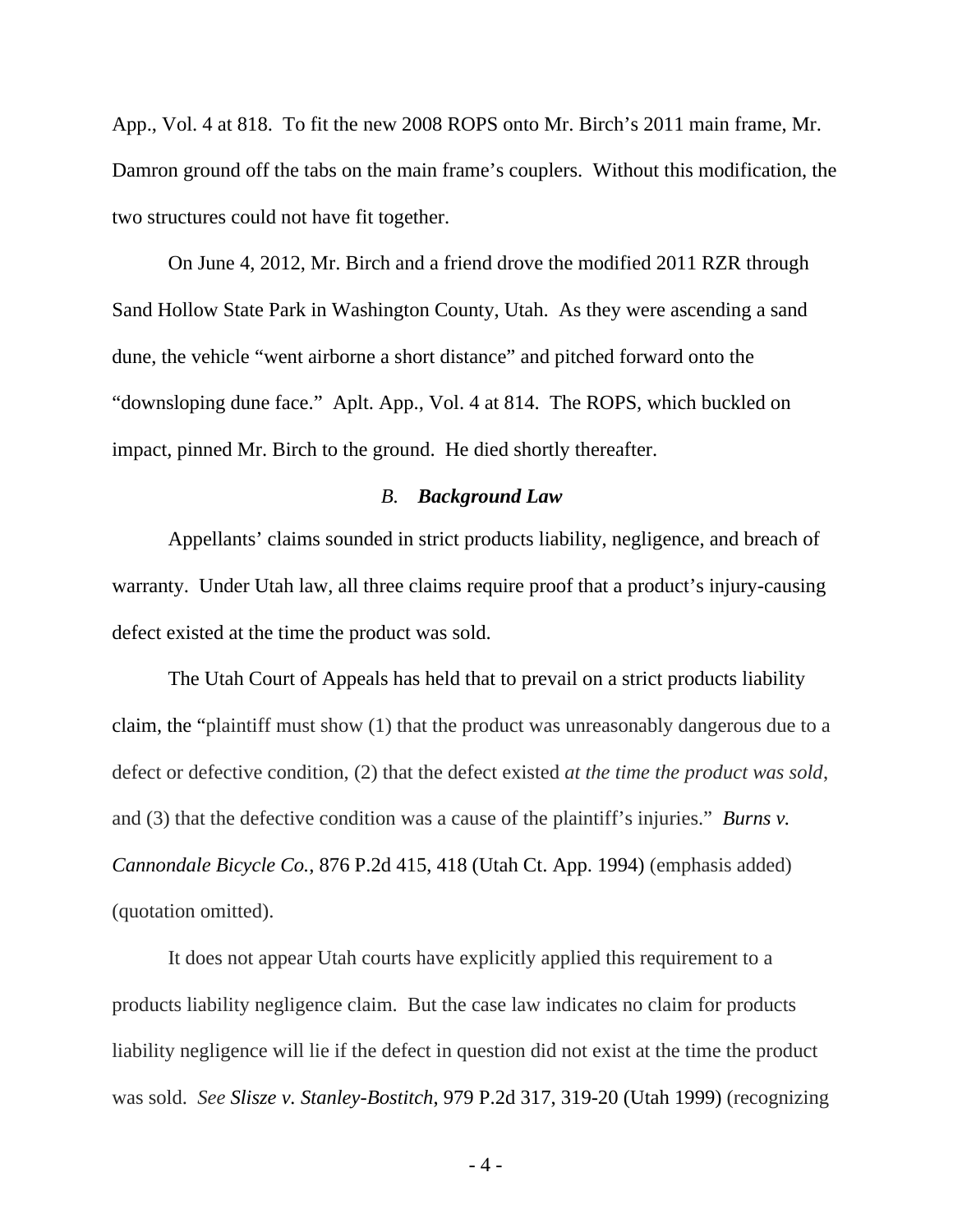negligence action arises out of state statute providing that "[n]o product shall be considered to have a defect or to be in a defective condition, unless at the time the product was sold by the manufacturer or other initial seller, there was a defect or defective condition in the product which made the product unreasonably dangerous to the user or consumer" (quoting Utah Code Ann. § 78-15-6)).

Similarly, Utah statutory law brings breach-of-warranty claims within the defect-

at-time-of-sale rule. The Utah Product Liability Act instructs that

In any action for damages for personal injury, death, or property damage allegedly caused by a defect in a product*,* a product may not be considered to have a defect or to be in a defective condition, unless at the time the product was sold by the manufacturer or other initial seller, there was a defect or defective condition in the product which made the product unreasonably dangerous to the user or consumer.

Utah Code Ann. § 78B-6-703(1). Because an "action for damages resulting from a

defective product can be based on claims of . . . breach of warranty," *Utah Local Gov't* 

*Tr. v. Wheeler Mach. Co.*, 199 P.3d 949, 951 (Utah 2008), a breach-of-warranty claim

fails if the plaintiff cannot show the defect existed when the product was sold.

At oral argument, Appellants conceded Utah law requires a plaintiff to identify an

injury-causing defect that existed at the time the product left the defendant's control.

# *C. Procedural History*

## 1. **The Complaint**

Justin Harrison Birch, Mr. Birch's son and the personal representative of his

estate, together with Mr. Birch's wife and two other sons (collectively, "Appellants"),

filed suit against Polaris in the District of Utah on July 3, 2013, seeking damages for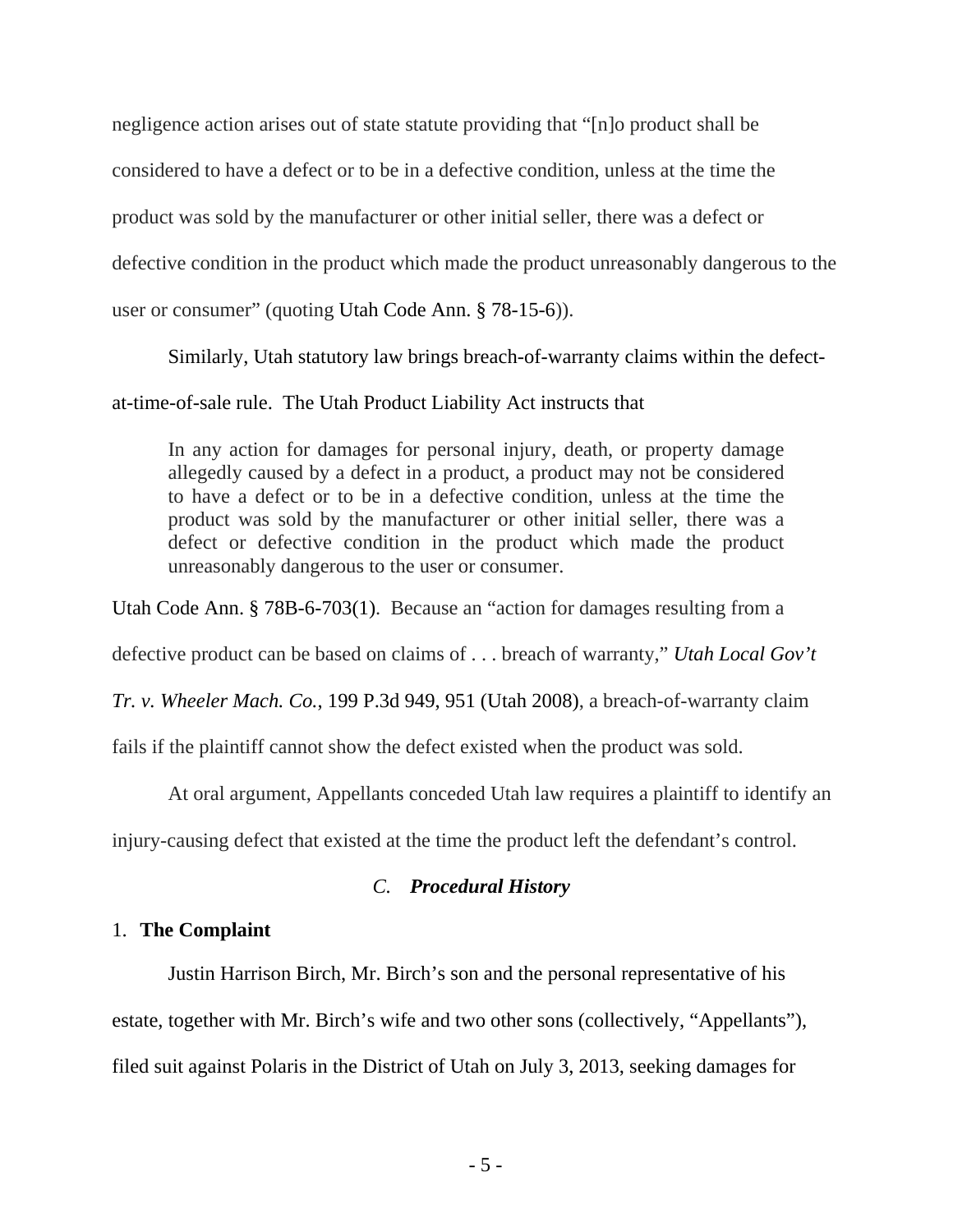strict products liability, negligence, and breach of express and implied warranties. Their complaint defines the product at issue as "a 2011 Razor, Model Ranger RZR 800, VIN# 4XAVY76AXZBB075066 . . . which was manufactured by Defendant POLARIS, and purchased by [Mr. Birch] from an authorized Polaris dealer, Polaris Victory of St. George, located in St. George, Washington County, Utah." Aplt. App., Vol. 1 at 27. Throughout the complaint, Appellants allege Polaris "was and is engaged in the business of manufacturing, fabricating, designing, assembling, distributing, selling, inspecting, servicing, warranting, promoting, marketing, modifying and advertising the Model Ranger RZR 800 and each and every component part thereof." *E.g.*, Aplt. App., Vol. 1 at 28.

### 2. **Parties' Discovery of a Modified ROPS**

The last day for Appellants to amend their pleadings was December 16, 2013. After two extensions, the district court set a June 6, 2014 deadline for fact discovery.

Appellants' expert Dr. David Renfroe testified he learned in October of 2013 that the ROPS on Mr. Birch's 2011 RZR had been replaced with a ROPS from a different model year, though he could not recall how he learned that fact. Nor could he remember whether he realized at that time that the replacement ROPS was a 2008 model specifically.

Sometime in December 2013, Polaris produced to Appellants the Birch-Damron email correspondence from June and July of 2011.

Polaris deposed Mr. Damron on March 20, 2014. He testified he had purchased the replacement ROPS from an unknown seller on Craigslist.com and that "it was brand-

- 6 -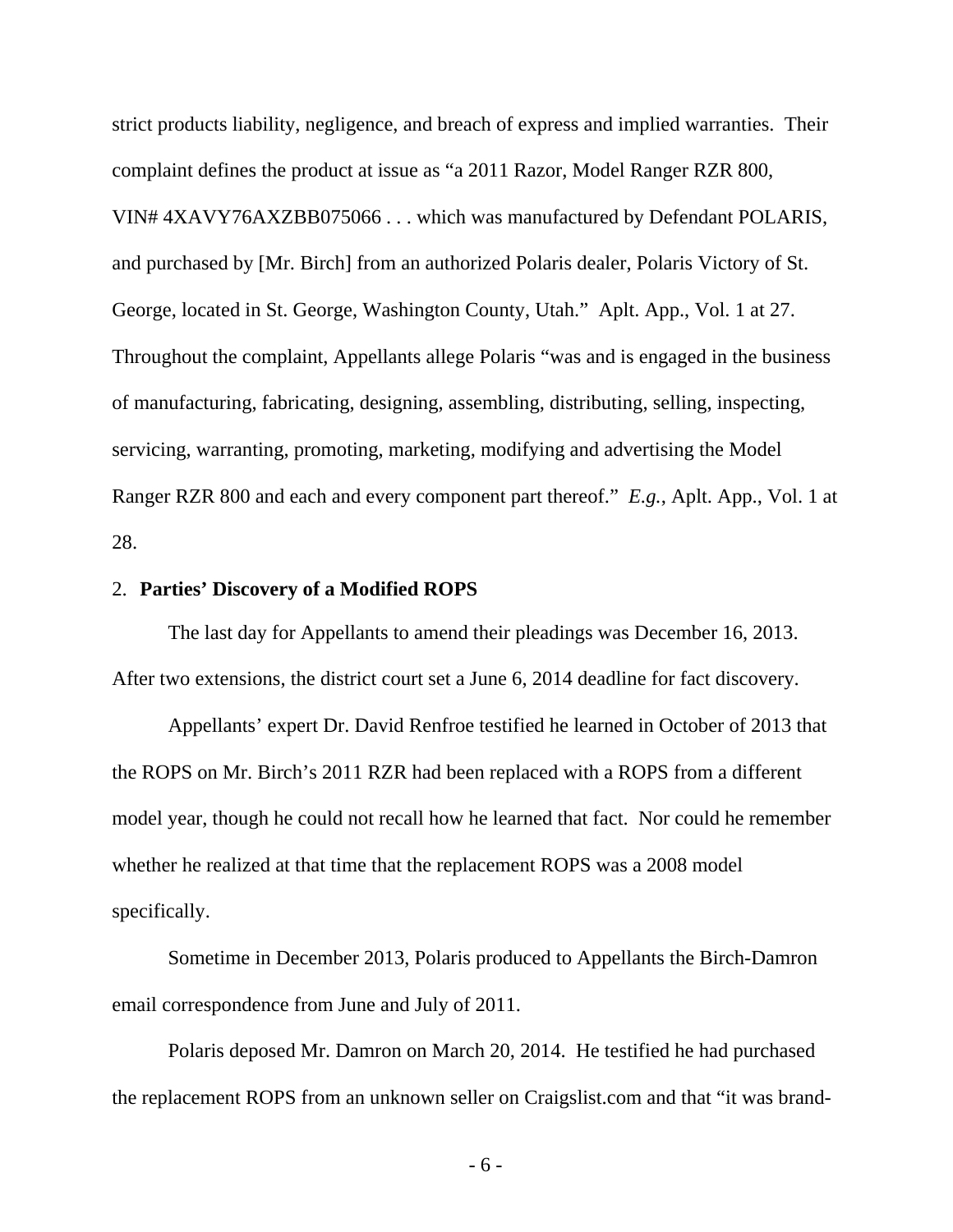new, it was in the package." Aplt. App., Vol. 1 at 87. Two weeks later, on April 4, 2014, Polaris filed a Notice of Non-Party at Fault, which alleged that "Mr. Damron is at fault and liable to [Appellants] due to his negligent and improper repairs, modifications, and alterations to the subject RZR, specifically the rollover protection structure ('ROPS')." *Id.* at 90-91. The Notice indicated that Mr. Damron had installed a replacement ROPS on Mr. Birch's 2011 RZR, in addition to making various other repairs. Polaris asserted in the Notice that "Mr. Damron's negligence caused and/or significantly contributed to [Appellants'] and [Mr. Birch's] alleged injuries and damages." *Id.* 1 at 90.

On May 1, 2014, Polaris's corporate representative, Aaron Deckard, sat for a deposition. He testified that "[i]f you try to order a 2008 or '9 or '10 cab frame and put it on a 2011 RZR, they won't fit and they're not designed to go together." Aplt. App., Vol. 2 at 291.

#### 3. **Inspection of Mr. Birch's Vehicle**

On November 5, 2013, Appellants' counsel emailed counsel for Polaris to say she "would like to do a joint inspection (your guys and mine) to drill a hole in the cage tubing to measure the wall thickness of the tubing." *Id.* at 520. She also wrote that Appellants "would . . . want to cut out a medallion to test the hardness of material and get a chemical analysis." *Id.* at 520.

On April 22, 2014, Jeffrey Croteau, an expert witness hired by Polaris, inspected Mr. Birch's vehicle at a storage warehouse in St. George. He determined during that inspection that the ROPS on the vehicle at the time it crashed was made for a 2008 RZR

- 7 -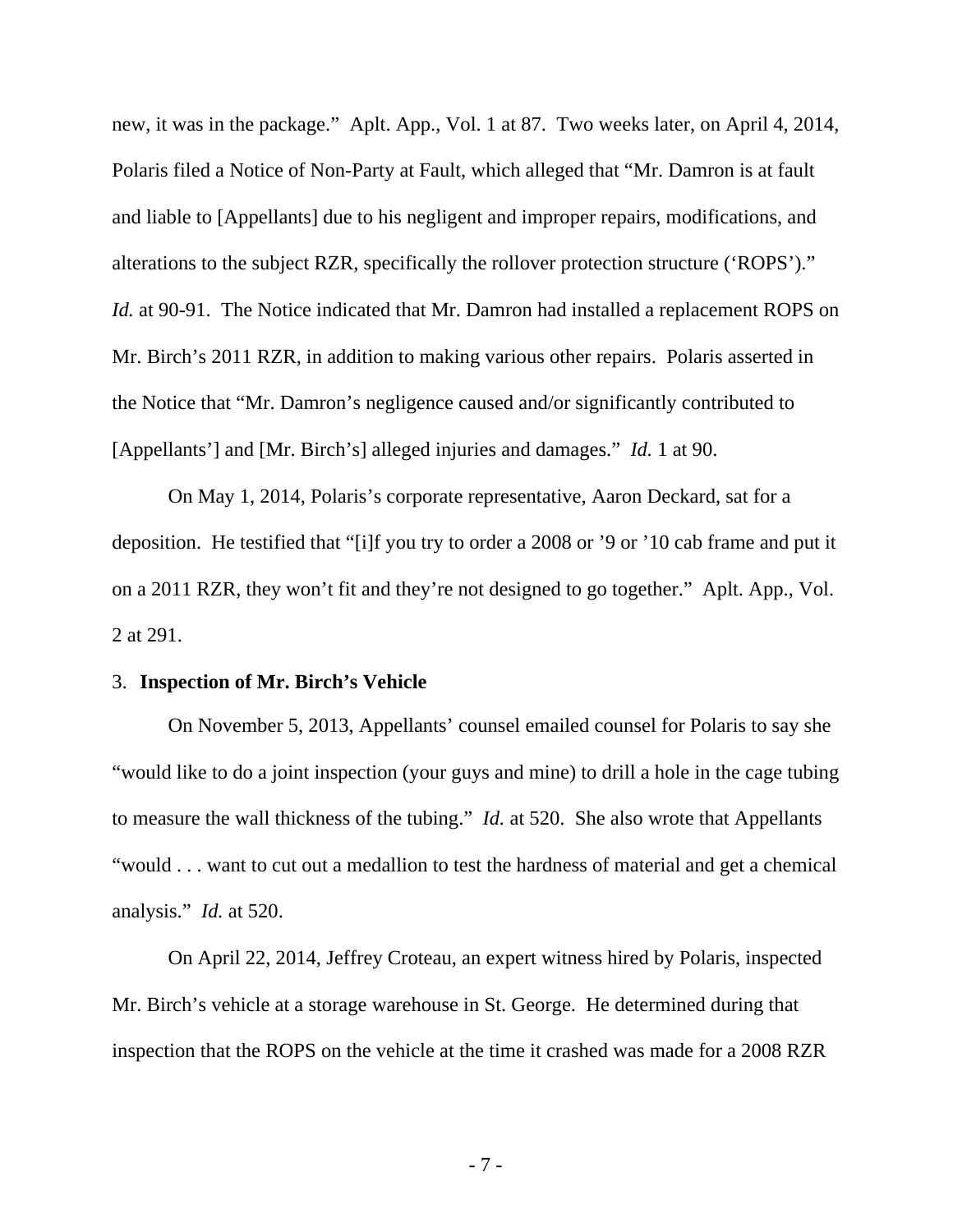model, rather than a 2011 model. On June 26, 2014, representatives from both sides jointly disassembled the modified vehicle.

## 4. **Polaris's Motion for Summary Judgment**

Polaris moved for summary judgment on all of Appellants' claims on October 3, 2014. Polaris's motion argued that Appellants could not "show that an injury-causing defect existed in the 2011 RZR vehicle *as sold by Polaris*." Aplt. App., Vol. 1 at 104, 108 (emphasis in original). Mr. Damron's modification of the 2011 RZR, in Polaris's view, had introduced into Mr. Birch's vehicle a defect that had not previously existed, and therefore Appellants' claims were deficient as a matter of law.

# 5. **Appellants' Opposition to Summary Judgment and Motion to Amend**

On October 31, 2014, Appellants filed both a response to Polaris's summary judgment motion and a motion to amend the complaint. The latter motion sought to make two changes to Appellants' complaint. First, Appellants would have redefined the products at issue as (a) the 2011 RZR that Mr. Birch bought from Polaris Victory of St. George—which was the sole product included in the original complaint—and (b) "the 2008 model cab frame (aka 'ROPS Structure'), also manufactured by Defendant POLARIS, which was purchased and installed by Polaris-certified mechanic Skyler Damron." Aplt. App., Vol. 2 at 340. Second, Appellants would have added a claim that "inadequate training and evaluation were provided to Polaris-certified service/repair mechanics resulting in, among other things, unsafe assembly methods and insufficient knowledge of aftermarket parts compatibility." *Id.* at 346.

- 8 -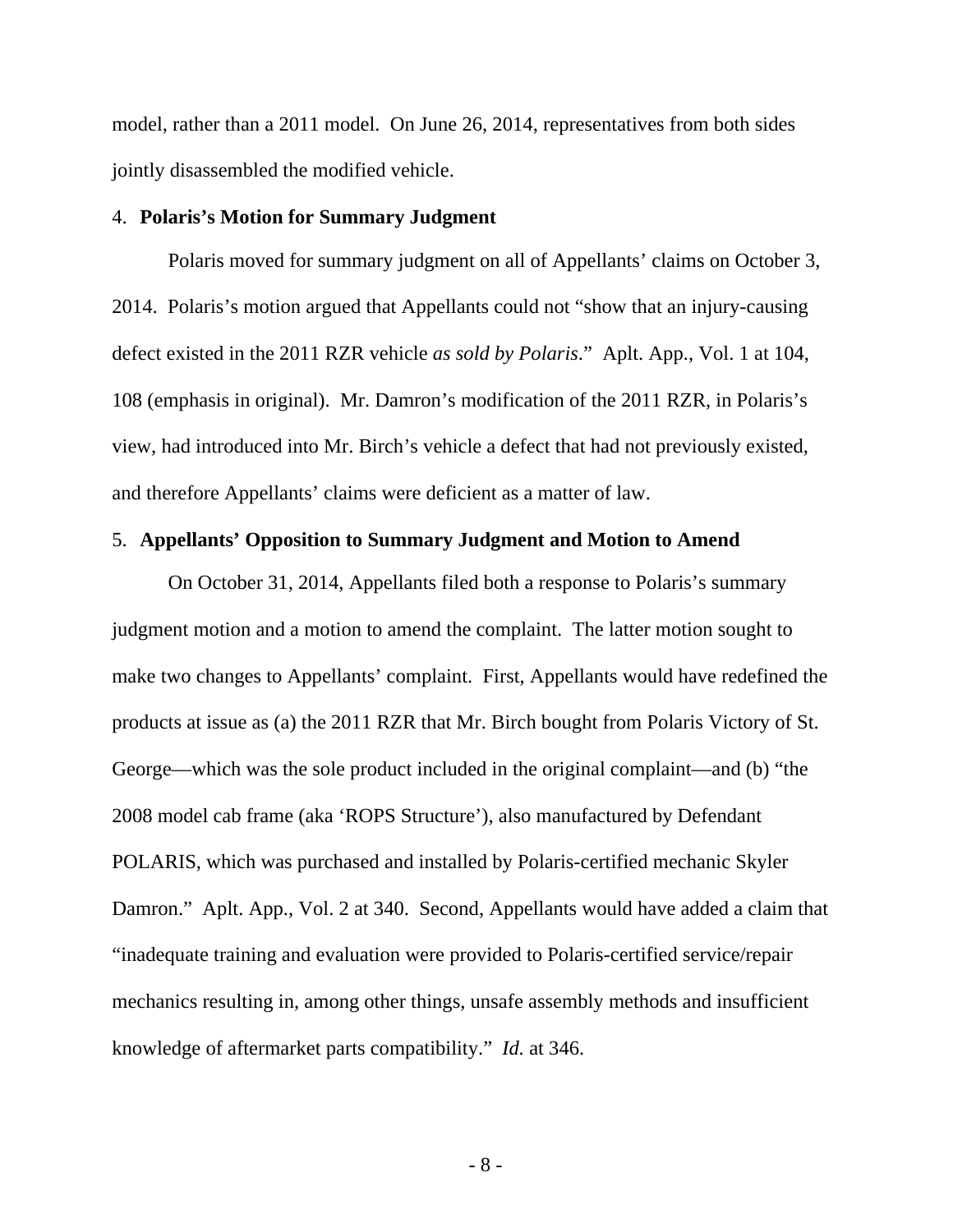A magistrate judge orally denied Appellants' motion on March 5, 2015, and issued a written ruling to that effect on March 20, 2015.

### 6. **Motion for Additional Discovery**

On November 18, 2014—six weeks after Polaris moved for summary judgment and almost three weeks after they sought leave to amend their complaint—Appellants filed a Motion for Rule 56(d) Extension. They asked the district court to postpone ruling on Polaris's summary judgment motion so they could gather more discovery regarding the replacement ROPS. To justify this request, Appellants argued they had not discovered that the new ROPS was a 2008 model until the parties' disassembly of Mr. Birch's vehicle on June 26, 2014, explaining that the "2008 [ROPS] is largely indistinguishable from the 2011 model." *Id.* at 458. According to Appellants, the installation of the 2008 ROPS on the 2011 main frame suggested Polaris may have been liable for "failure to train or supervise its certified technicians"—i.e., Mr. Damron—and this possibility necessitated further discovery. *Id.* at 461.

The magistrate judge orally denied this motion on March 5, 2015, and included a brief discussion of it in his March 20, 2015 order. Neither the magistrate judge's oral ruling nor his written order addressed Polaris's motion for summary judgment.

## 7. **Status of Proceedings Following the Magistrate Judge's Ruling**

Appellants promptly filed objections to the magistrate judge's order denying their motion to amend and motion for additional discovery. The district court considered those objections and Polaris's motion for summary judgment at a March 31, 2015 hearing.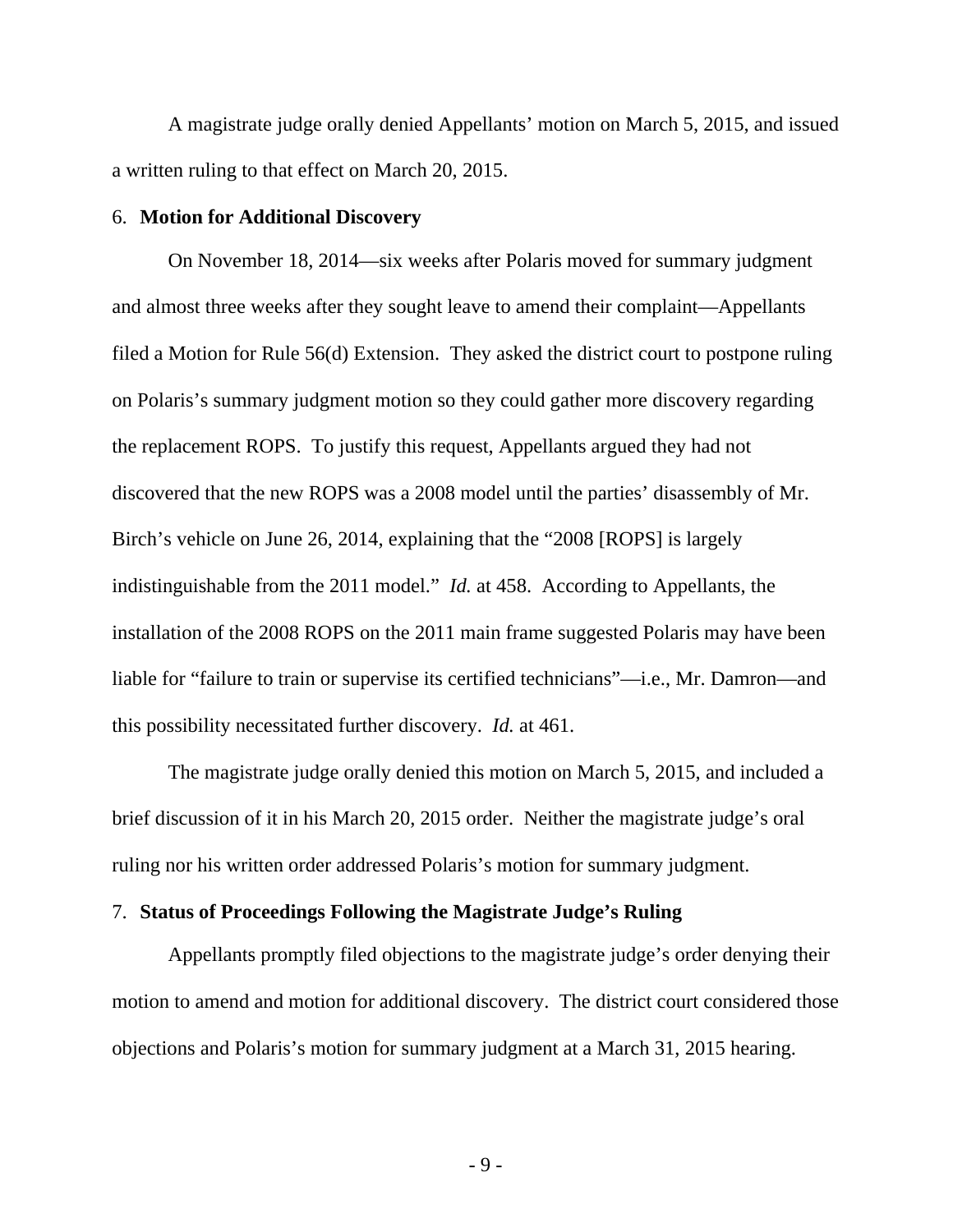A quick summary of the proceedings up to that date will facilitate understanding of the district court's rulings.

The deadline for amending the pleadings was December 16, 2013, but Appellants did not file their motion to amend until October 31, 2014.

The discovery deadline was June 6, 2014, but Appellants filed their motion for additional discovery on November 18, 2014.

On October 3, 2014, Polaris moved for summary judgment on all of Appellants' claims. Appellants responded on October 31, 2014.

## 8. **The District Court's Rulings**

The district court began the March 31, 2015 hearing by announcing its view that, as pled in the complaint, Appellants' claims could not survive summary judgment because they could not prove "there was a defect in the product at the time and point of sale." Aplt. Br. Attach. 3 at 4:24-5:11. That is, because the 2011 RZR had been modified between the sale and Mr. Birch's accident, liability could not attach under Utah law. When the district court asked whether "the complaint as it's currently drafted doesn't survive this [summary judgment] motion, but that you think . . . you have to be given leave to amend the complaint in view of what's happened in this case," Appellants' counsel agreed. Aplt. Br. Attach. 3 at 10:23-11:7.

 In light of this concession, the district court concluded that "this case is going to rise and fall on the viability of the amendment that [Appellants] seek." Aplt. Br. Attach. 3 at 11:8-12. It therefore turned to review the magistrate judge's order denying the motion to amend.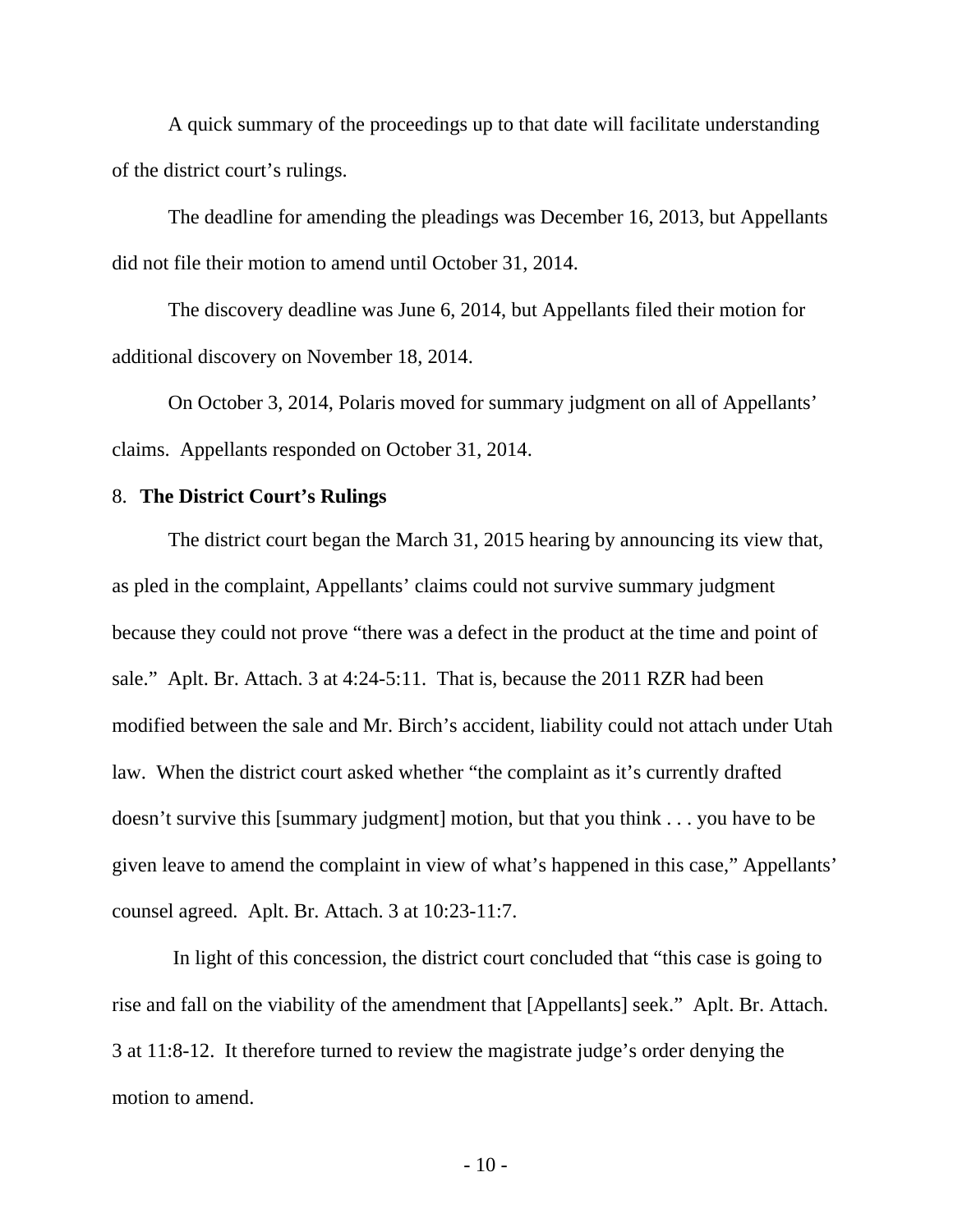The district court explained it would review the magistrate judge's ruling under the "clearly erroneous or contrary to law" standard that Federal Rule of Civil Procedure 72(a) provides for non-dispositive matters. Appellants' counsel not only agreed in court this was the appropriate standard of review, but Appellants also had argued in their written objections to the magistrate judge's order that the district court should apply the "clearly erroneous or contrary to law" standard when reviewing that order.

The district court overruled Appellants' objections, concluding the magistrate judge had not clearly erred in finding Appellants failed to establish excusable neglect or good cause for their untimely motion to amend. Similarly, the court adopted the magistrate judge's finding that Appellants had failed to file a proper motion for extended discovery.

Having disposed of Appellants' motions, the district court considered Polaris's motion for summary judgment. Consistent with its stated intention at the beginning of the hearing, the court granted that motion because Appellants had "not presented evidence necessary to establish the existence of an element essential to all of the claims in their case, specifically the existence of a defect in the product as defined at the time and point of sale." Aplt. Br. Attach. 3 at 67:11-18.

On April 9, 2015, the district court entered judgment in favor of Polaris. Appellants filed a timely notice of appeal on April 29, 2015.

### II. **DISCUSSION**

Appellants argue the district court erred by affirming the magistrate judge's order denying their motions to amend and for additional discovery. They identify two alleged

- 11 -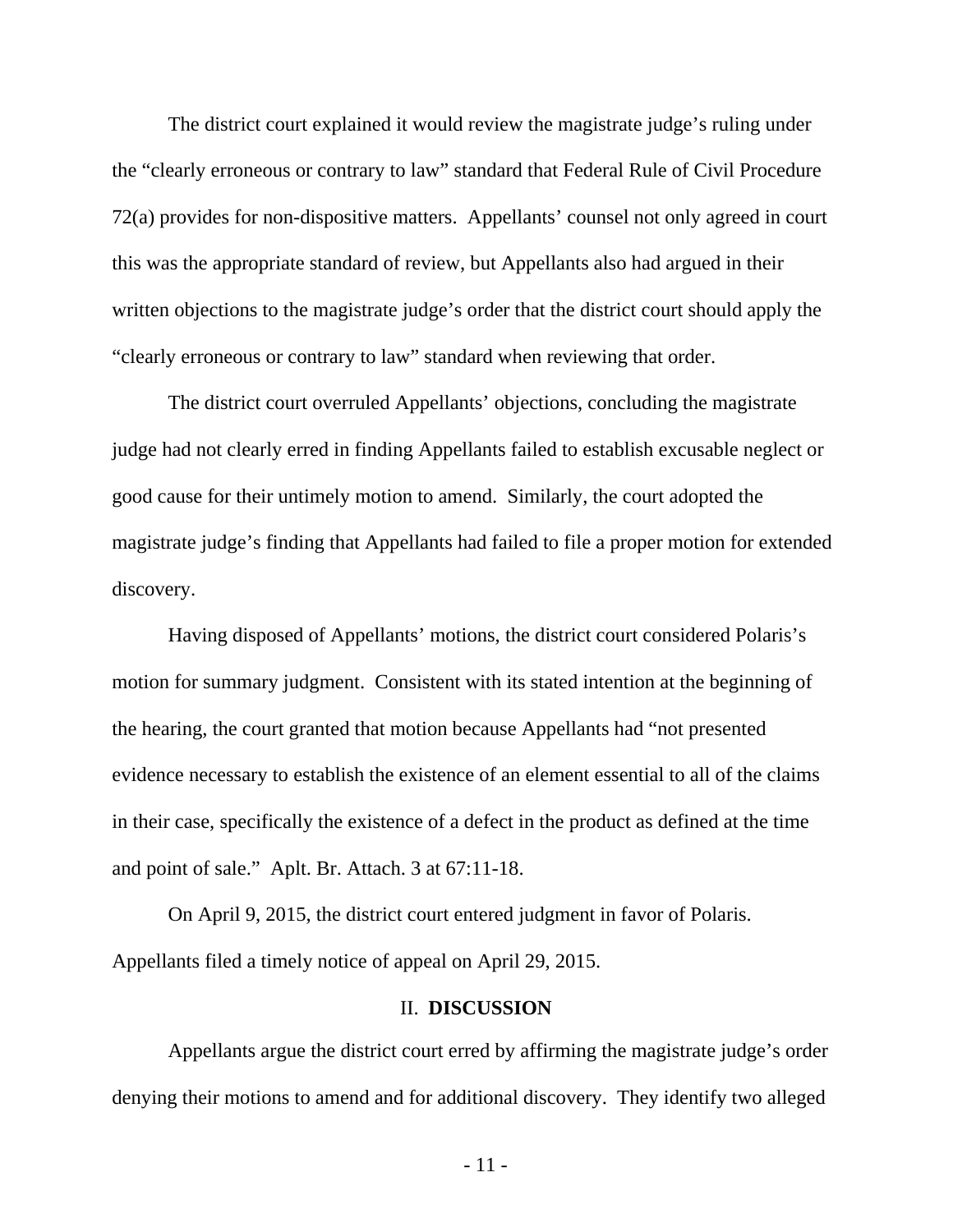errors: First, the district court mistakenly reviewed that order under the "clearly erroneous or contrary to law" standard, rather than de novo. Second, the court erroneously concluded Appellants had not provided sufficient justification for their delay in filing the motions. We conclude both claims lack merit: the district court applied the correct standard of review, and its conclusions did not constitute an abuse of discretion.

Appellants further argue that, even considering only their unamended complaint, the district court should have denied summary judgment to Polaris. But Appellants could not show, as they are required to under Utah products liability law, that Mr. Birch's crash resulted from a defect that existed at the time of sale. We therefore affirm the district court in full.

### *A. District Court's Review of a Magistrate Judge's Order*

The magistrate judge's order denied Appellants' motions to amend and for additional discovery. The magistrate judge did not consider or recommend a ruling on Polaris's motion for summary judgment.

### 1. **Standard of Review**

We have not previously addressed the standard of review we apply to a district court's determination of the legal standard for reviewing a magistrate judge's order. In analogous contexts, however, we have held that we review de novo. *See Brue v. Gonzales*, 464 F.3d 1227, 1232 (10th Cir. 2006) ("While we cannot reweigh evidence to determine if the crime was indeed particularly serious, we can determine [under the REAL ID Act] whether the BIA applied the correct legal standard in making its determination. We review each of the issues raised in the petition de novo." (alterations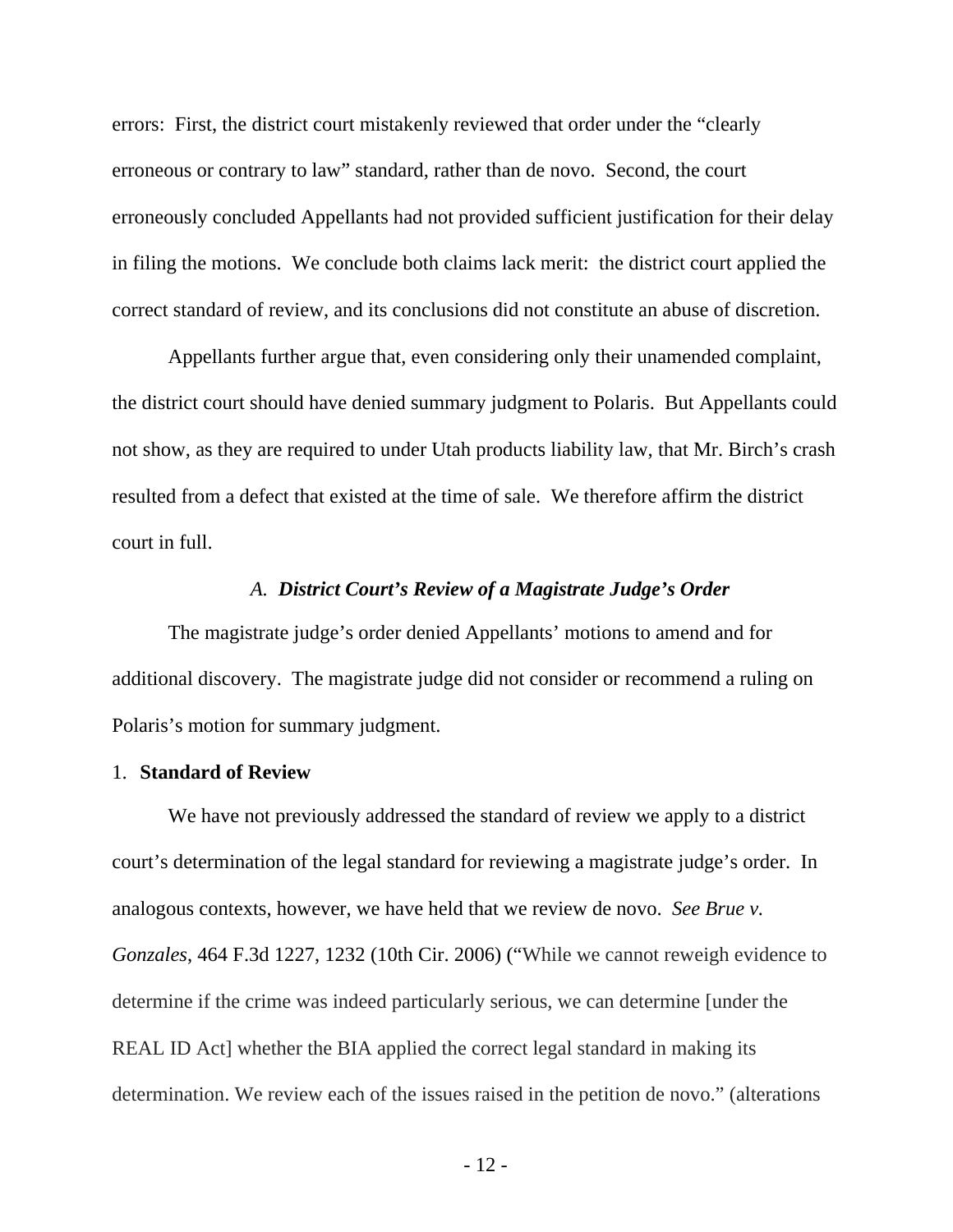in original) (quotations omitted)).<sup>1</sup> We therefore hold that in this case, the district court's decision to use the "clearly erroneous or contrary to law" standard is subject to de novo review.

# 2. **Analysis**

 $\overline{a}$ 

A district court "may designate a magistrate judge to hear and determine any pretrial matter pending before the court," except for eight enumerated types of motions that are considered to be dispositive of a party's claims,  $28 \text{ U.S.C.}$  §  $636(b)(1)(A)$ , none of which applies to the motions at issue here. Under Federal Rule of Civil Procedure 72(a), when a party objects to a magistrate's ruling on non-dispositive matters, the district court must "modify or set aside any part of the order that is clearly erroneous or is contrary to law." If the district court refers dispositive matters to a magistrate judge for a report and recommendation, which did not happen here, the district court "must determine de novo any part of the magistrate judge's disposition that has been properly objected to." Fed. R. Civ. P.  $72(b)(3)$ .

<sup>&</sup>lt;sup>1</sup> Other courts of appeals are in accord. *See Norton v. Spencer*, 351 F.3d 1, 4 (1st) Cir. 2003) ("In reviewing a judgment on a petition for a writ of habeas corpus, this Court examines the legal conclusions of the district court, including the proper standard of review, de novo."); *Yeager v. Reliance Standard Life Ins. Co.*, 88 F.3d 376, 380 (6th Cir. 1996) ("Our review of the district court's determination regarding the proper standard to apply in its review of defendant's decision is de novo."); *Nat. Res. Def. Council, Inc. v. EPA*, 16 F.3d 1395, 1400 (4th Cir. 1993) ("As to the first and third issues on appeal, that is, whether the district court properly applied the correct legal standard under the CWA in reviewing EPA's approval of the state water quality standards and [another issue], this court will apply a *de novo* standard of review.").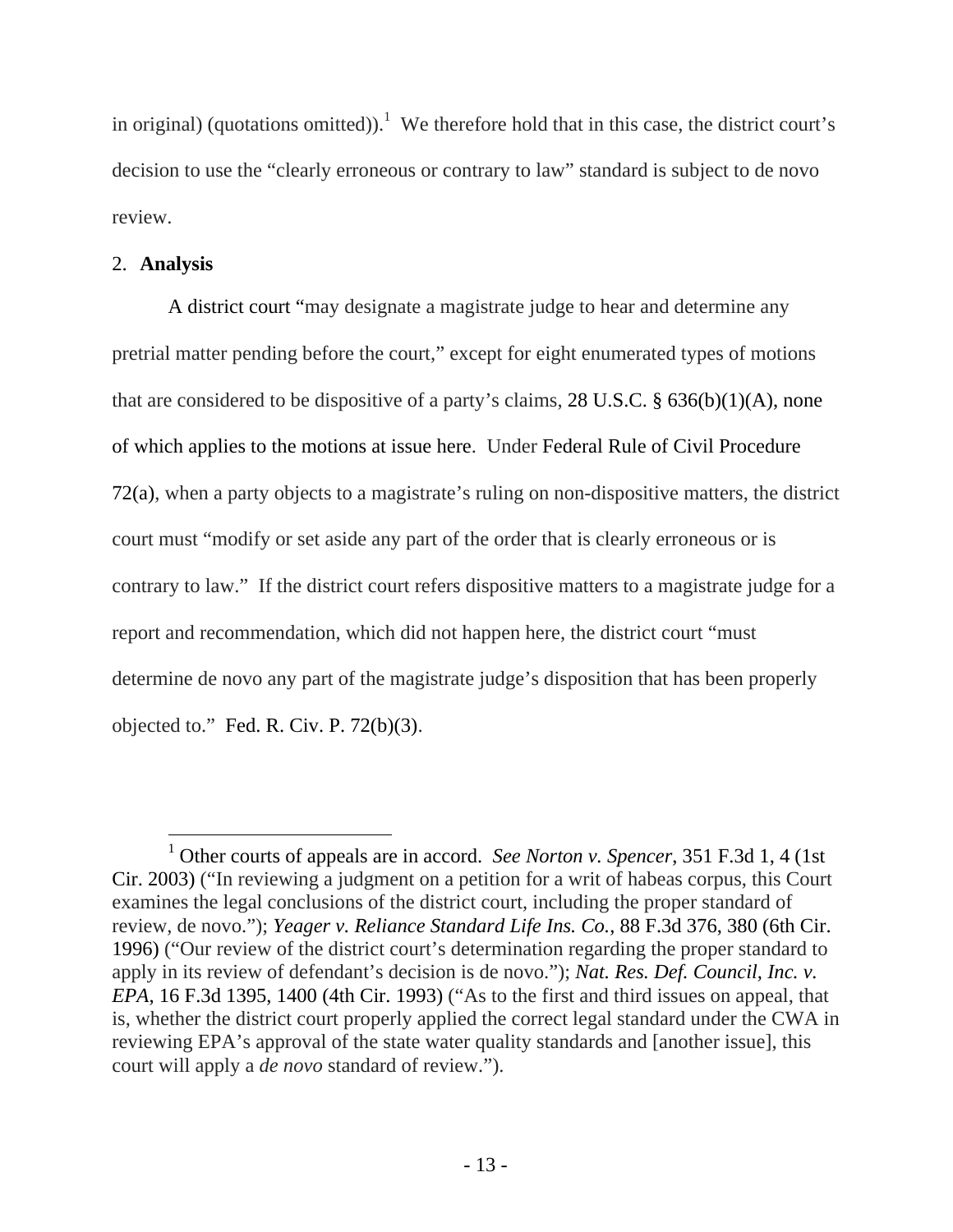Notwithstanding Rule 72's clear division between dispositive and non-dispositive matters, we have held that "motions not designated on their face as [dispositive] are nevertheless to be treated as such a motion when they have an identical effect." *Ocelot Oil Corp. v. Sparrow Indus.*, 847 F.2d 1458, 1462 (10th Cir. 1988). Appellants seize on this language, arguing the magistrate judge's order on their motions to amend and for additional discovery had an effect "identical" to that of a dispositive order, necessitating de novo review.

But we need not decide whether the magistrate judge's order was dispositive for Rule 72 purposes. Even if it were, Appellants would not be entitled to reversal on that basis, as they waived their right to argue for de novo review in the district court. At the March 31, 2015 hearing, the district court informed the parties it intended to "employ a clearly erroneous or contrary to law standard of review." Aplt. Br. Attach. 3 at 11:12-24. When asked whether he agreed the district court had articulated the right standard, Appellants' counsel replied, "I do, Your Honor." Aplt. Br. Attach. 3 at 12:3-5. We therefore need not consider the contrary position on appeal. *Paycom Payroll, LLC v. Richison*, 758 F.3d 1198, 1203 (10th Cir. 2014) ("If a theory was intentionally relinquished or abandoned in the district court, we usually deem it waived and refuse to consider it." (alterations omitted)).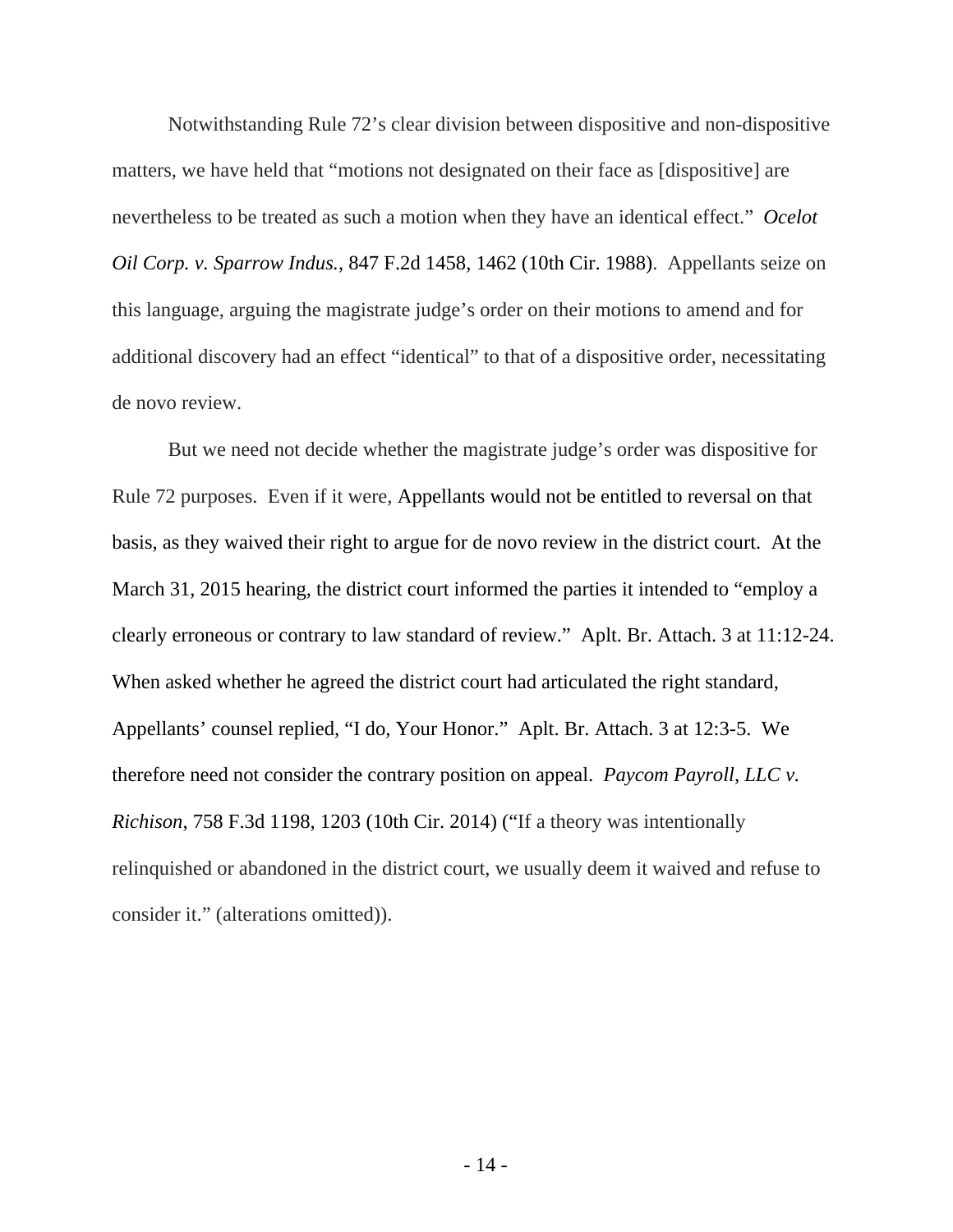#### *B. Denial of Motion to Amend*

#### 1. **Standard of Review**

We review for abuse of discretion a district court's denial of a motion to amend a complaint after the scheduling order's deadline for amendments has passed. *Gorsuch, Ltd., B.C. v. Wells Fargo Nat'l Bank Ass'n*, 771 F.3d 1230, 1240-41 (10th Cir. 2014).

"An abuse of discretion occurs where the district court clearly erred or ventured beyond the limits of permissible choice under the circumstances." *Hancock v. Am. Tel. & Tel. Co.*, 701 F.3d 1248, 1262 (10th Cir. 2012). A district court also abuses its discretion when it "issues an arbitrary, capricious, whimsical, or manifestly unreasonable judgment." *Rocky Mountain Christian Church v. Bd. of Cty. Comm'rs*, 613 F.3d 1229, 1239-40 (10th Cir. 2010).

#### 2. **Legal Standard**

Two Federal Rules of Civil Procedure, Rules 15 and 16, govern the motion to amend.

Rule 15(a)(2) provides that once the deadline for amendment as a matter of course has passed, "a party may amend its pleading only with the opposing party's written consent or the court's leave." District courts "should freely give leave when justice so requires." Fed. R. Civ. P. 15(a)(2). Under Rule 16(b)(4), a scheduling order "may be modified only for good cause and with the judge's consent."

 "After a scheduling order deadline, a party seeking leave to amend must demonstrate (1) good cause for seeking modification under Fed. R. Civ. P. 16(b)(4) and (2) satisfaction of the Rule 15(a) standard." *Gorsuch*, 771 F.3d at 1240.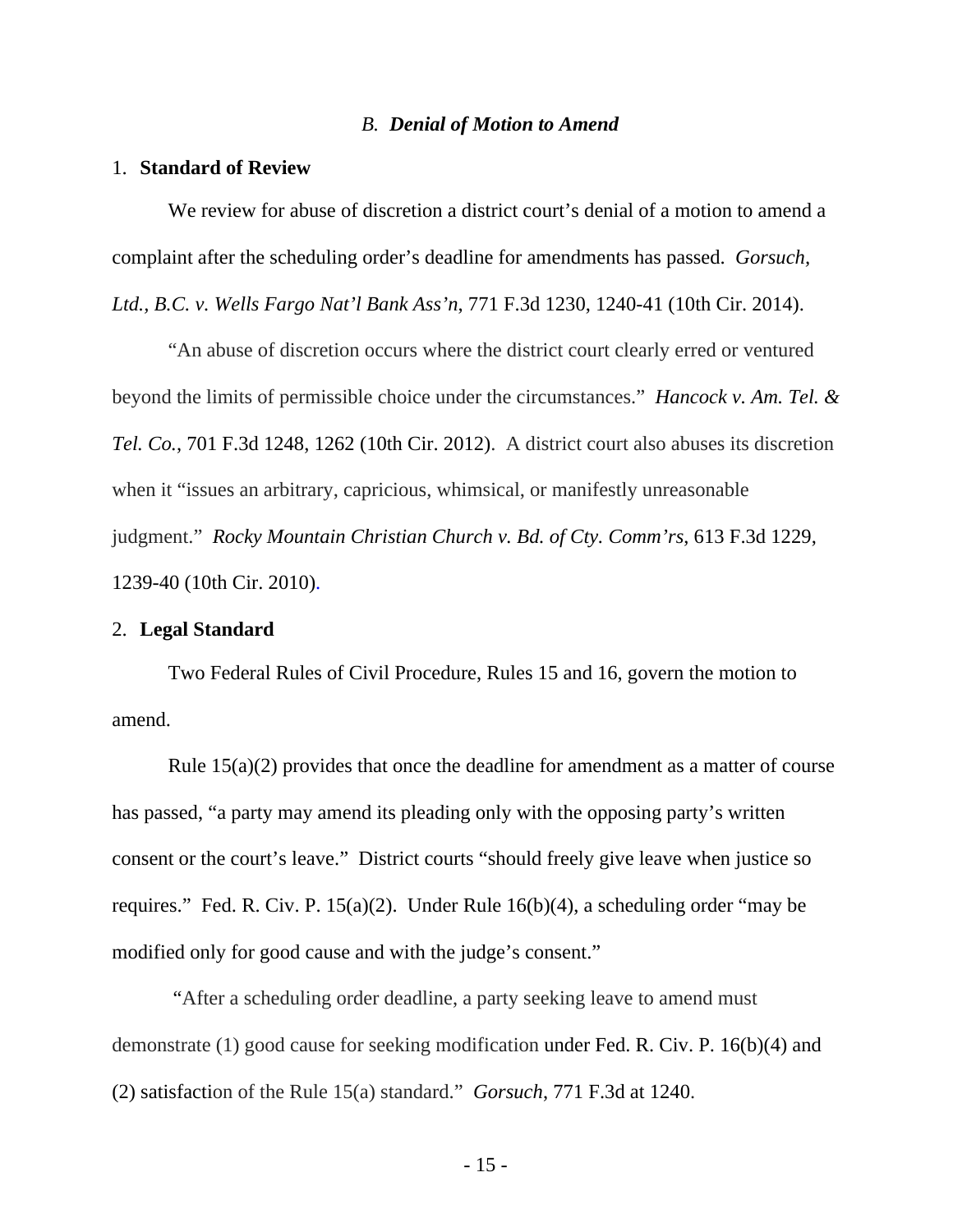In practice, [the Rule  $16(b)(4)$ ] standard requires the movant to show the scheduling deadlines cannot be met despite [the movant's] diligent efforts. Rule 16's good cause requirement may be satisfied, for example, if a plaintiff learns new information through discovery or if the underlying law has changed. If the plaintiff knew of the underlying conduct but simply failed to raise tort claims, however, the claims are barred.

*Id.* (second alteration in original) (citations and quotations omitted).

## 3. **Analysis**

### a. *Magistrate Judge's Order*

The magistrate judge found Appellants "fail[ed] to establish excusable neglect and good cause" for their untimely motion to add a claim for negligent training. Aplt. App., Vol. 2 at 530-32. In particular, Appellants had learned through Polaris's April 6, 2014 Notice of Non-Party at Fault and Deckard's May 1, 2014 deposition that they might be able to allege claims for negligent training. Yet Appellants did not move to amend their complaint "until October 31, 201[4]—eleven months after expiration of the amendment deadline." *Id.* at 531. Even assuming they did not obtain the information they needed to seek amendment until the June 26, 2014 disassembly of Mr. Birch's 2011 RZR, Appellants had not offered an "adequate[]" explanation for waiting four months to file their motion. *Id.* at 531.

With respect to the proposed amendment redefining the products at issue, the magistrate judge similarly found Appellants had "fail[ed] to establish good cause and excusable neglect." *Id.* at 531. To support this conclusion, he cited the following evidence, all of which suggested Appellants had long known that Mr. Birch's 2011 RZR had been modified with a 2008 ROPS: Dr. Renfroe, Appellants' own expert, testified he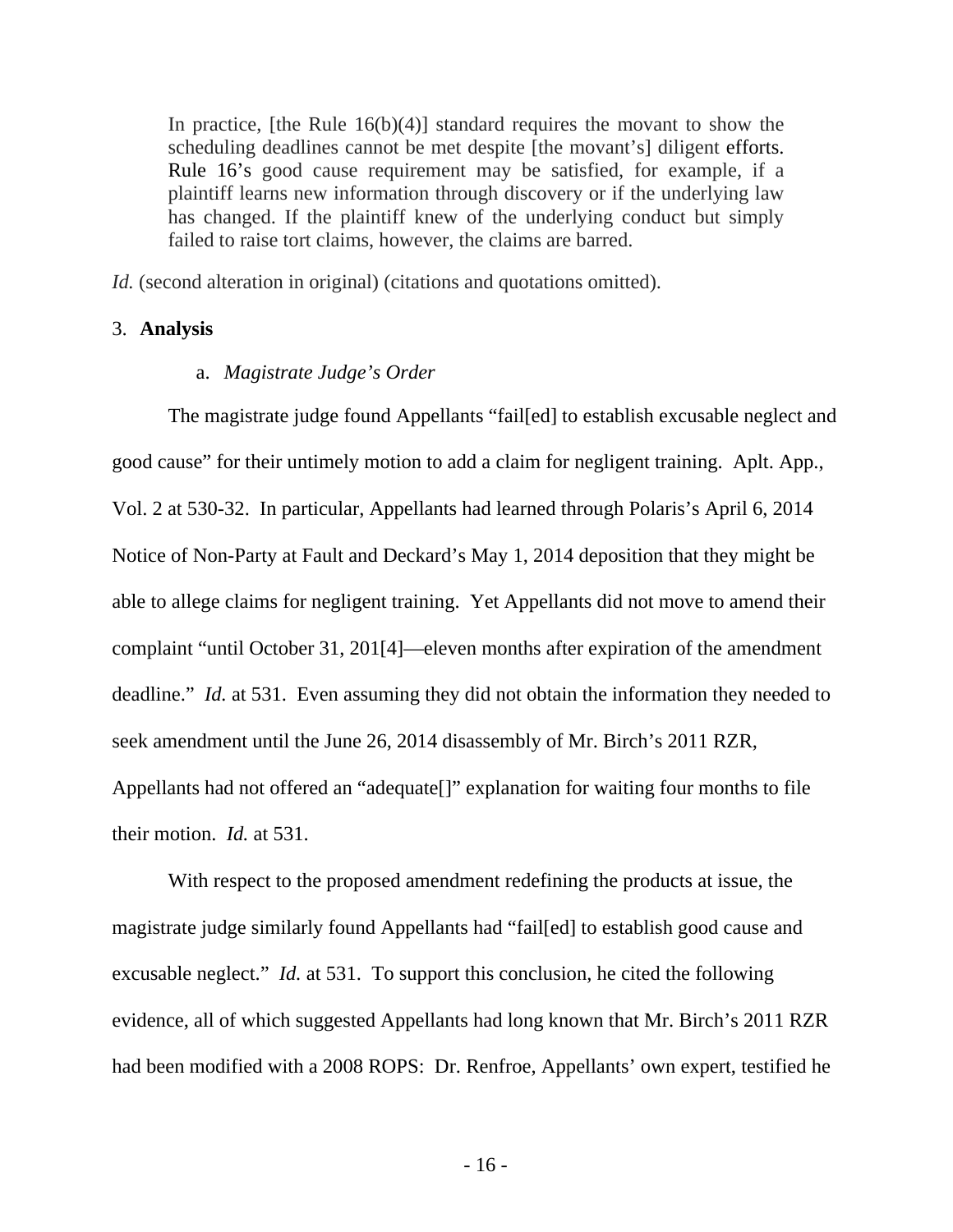knew by October 2013 that the new ROPS was not a 2011 model year; the Birch-Damron email correspondence confirmed the original ROPS had been modified; Mr. Damron testified on March 20, 2014, that he had bought a new ROPS on Craigslist.com; Polaris filed a Notice of Non-Party at Fault in April 2014, indicating its intent to pin liability on Mr. Damron; and Mr. Deckard testified in May 2014 that a 2008 ROPS would not fit on a 2011 RZR main frame. The magistrate judge further reasoned that even if all this evidence did not give Appellants sufficient information to seek leave to amend, they obtained such information when the 2011 RZR was disassembled on June 26, 2014. But they offered "no adequate explanation for the four month delay between disassembly . . . and the filing of their motion to amend." *Id.* at 532.

## b. *District Court's Ruling*

The district court found the magistrate judge "did not err in denying [Appellants'] motion to amend to add a new claim for negligent training and evaluation." Aplt. Br. Attach. 3 at 62:17-20. Polaris's April 6, 2014 Notice of Non-Party at Fault and Mr. Deckard's May 1, 2014 deposition—as well as Dr. Renfroe's knowledge of modification by October 2013 and the Birch-Damron email correspondence—showed the magistrate judge did not clearly err.

The district court similarly affirmed the magistrate judge's ruling on the second proposed amendment, which would have redefined the products at issue. As the magistrate judge found, "several events prior to the June 26, 2014 disassembly should have given [Appellants] sufficient basis to conclude that they needed to seek leave to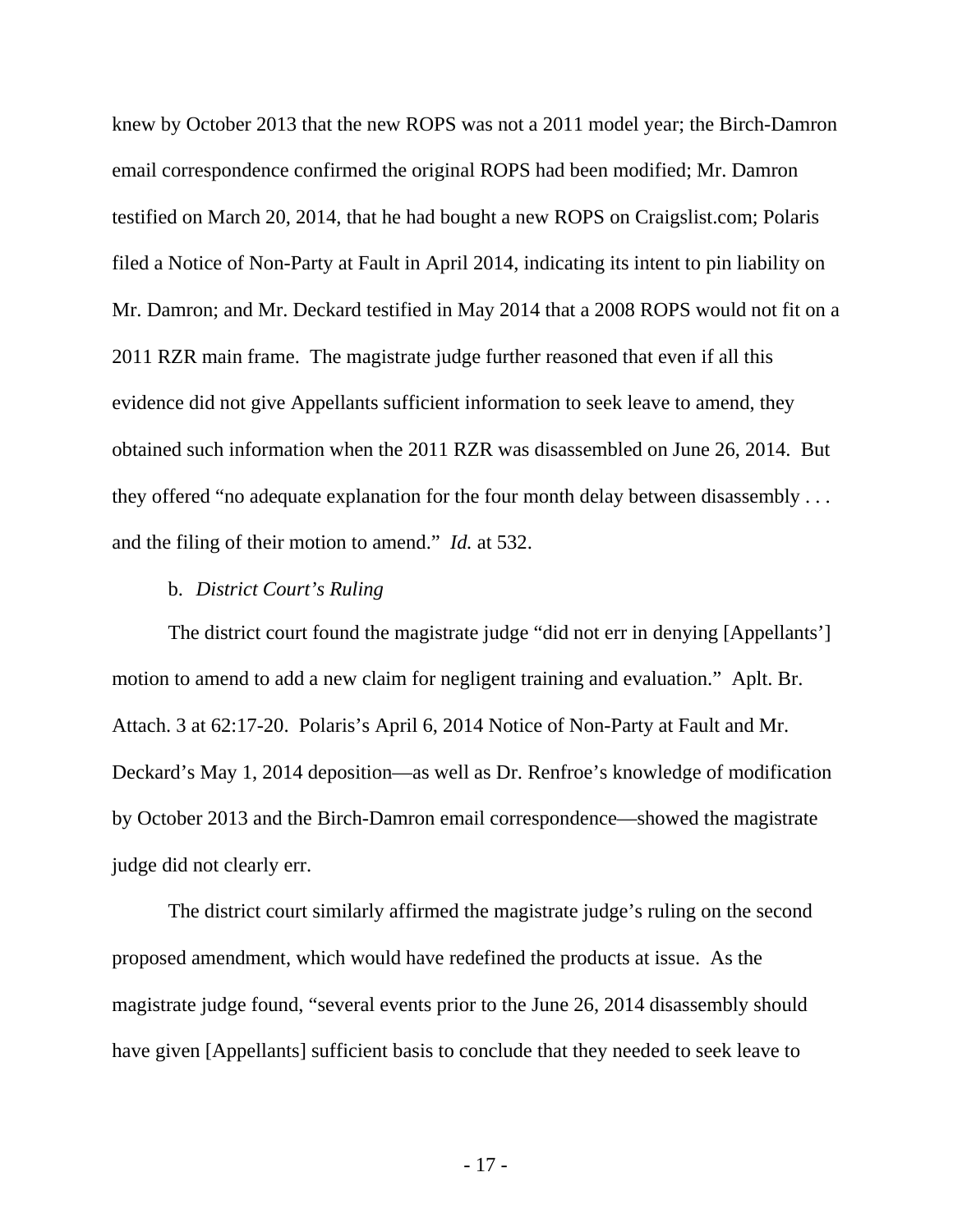amend." Aplt. Br. Attach. 3 at 64:20-23. But even after the disassembly, Appellants waited four months to seek amendment—with no adequate explanation.

# c. *The District Court Did Not Abuse Its Discretion*

Appellants offer no explanation in their appeal briefs for why they waited four months to file their motion to amend after conducting the June 26, 2014 disassembly. Dr. Renfroe's October 2013 knowledge of the ROPS modification, Mr. Damron's deposition testimony, Polaris's Notice of Non-Party at Fault, and the June 26, 2014 disassembly all put Appellants on notice that they might need to amend their complaint. But it was not until October 31, 2014, that they filed their motion to amend. At the district court's March 31, 2015 hearing, Appellants argued they delayed four months because they needed time to review the record carefully. But Appellants neglected to make this argument to the magistrate judge. It was therefore waived.

Because Appellants "knew of the underlying conduct but simply failed to raise [their] claims," *Gorsuch*, 771 F.3d at 1240, they cannot establish "good cause" under Rule 16. The district court's Rule 16 analysis was not an abuse of discretion. As a result, there is no need to consider whether Appellants satisfied Rule  $15<sup>2</sup>$ 

 $\overline{a}$ 

 $2$  The magistrate judge considered Appellants' motion under a two-step analysis previously adopted by some district courts in this circuit. At step one, courts ask whether a party seeking an extension after expiration of a deadline can show excusable neglect under Rule 6 and good cause under Rule 16, which are essentially the same standard. If so, then at step two courts "consider whether to allow amendment pursuant to Rule 15(a)." Aplt. App., Vol. 2 at 529. Although it is not clear from the transcript, the district court may have employed the same two-step analysis. This analysis differs—albeit marginally—from the procedure we outlined in *Gorsuch*, which predated the magistrate judge's order. A district court abuses its discretion when it employs an incorrect legal Continued . . .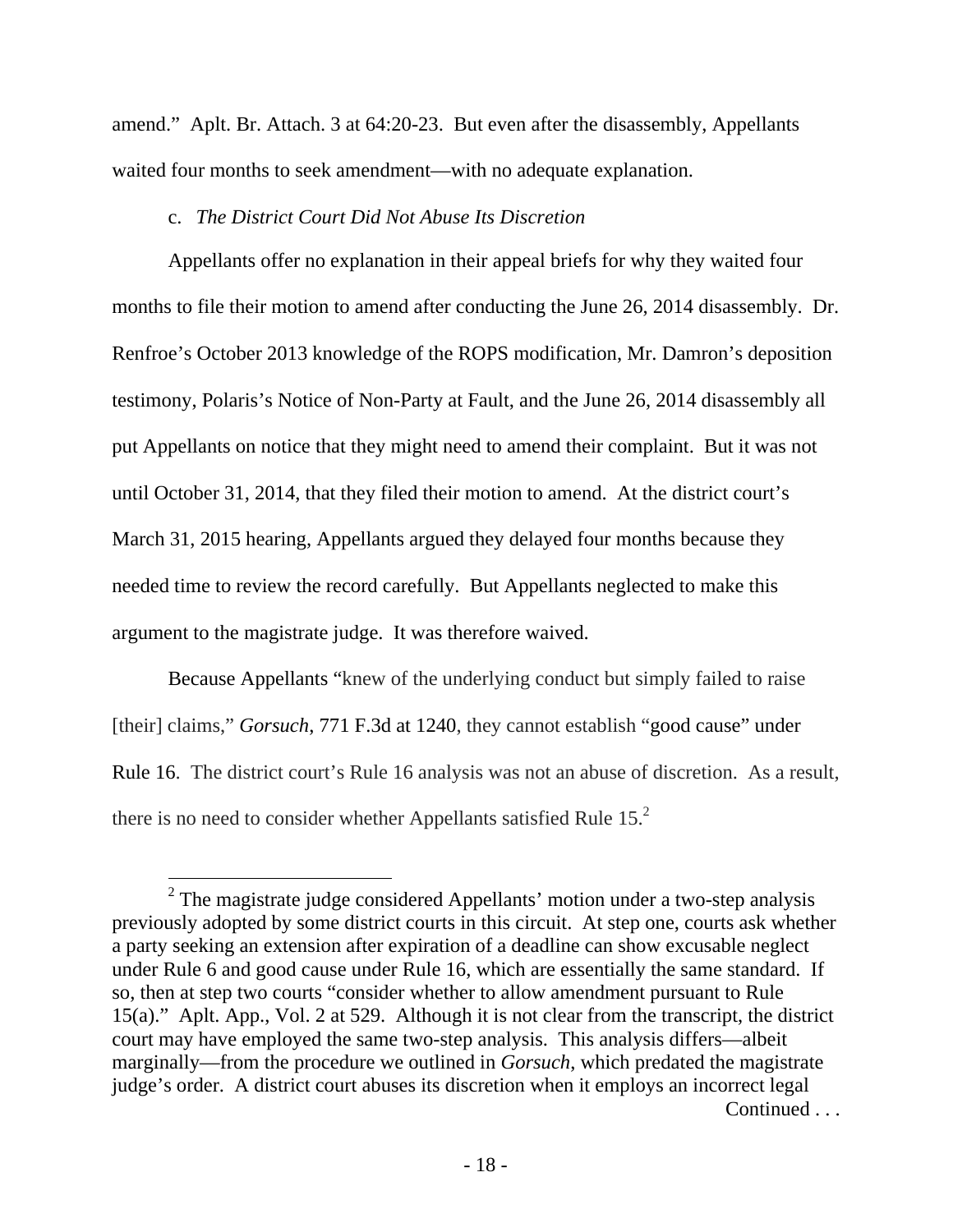Appellants argue they should be given leave to amend because Polaris stymied their attempts to obtain discovery. But the citations and specific allegations they provide in support of this accusation are in most cases vague, confusing, conclusory, and unsupported by record evidence. We decline to consider this argument because it is unsupported and inadequately briefed, and therefore affirm. *See* 10th Cir. R. 10.3(B) ("When the party asserting an issue fails to provide a record sufficient for considering that issue, the court may decline to consider it."); *Lewis v. Circuit City Stores, Inc.*, 500 F.3d 1140, 1149 n.11 (10th Cir. 2007) ("Where the record is insufficient to permit review we must affirm." (quotation omitted)); *Phillips v. James*, 422 F.3d 1075, 1081 (10th Cir. 2005) (explaining that "we will not sift through the record to find support" for propositions to which a party does not adequately cite us); *Tesh v. U.S. Postal Serv.*, 349 F.3d 1270, 1272 (10th Cir. 2003) ("It is obligatory that an appellant, claiming error by the district court as to factual determinations, provide this court with the essential references to the record to carry his burden of proving error." (quotation omitted)).

standard. *See Henning v. Union Pac. R.R. Co.*, 530 F.3d 1206, 1217 (10th Cir. 2008). Nevertheless, to the extent the district court applied the wrong legal standard, that error is harmless. As explained above, we conclude that, under the proper *Gorsuch* framework, the final resolution of Appellants' motion was not an abuse of discretion. And in any event, Appellants waived their right to seek reversal on this basis when they told the district court during the March 31, 2015 hearing that they believed the magistrate judge had "correctly laid out the legal standard that applies." Aplt. Br. Attach. 3 at 12:10-12.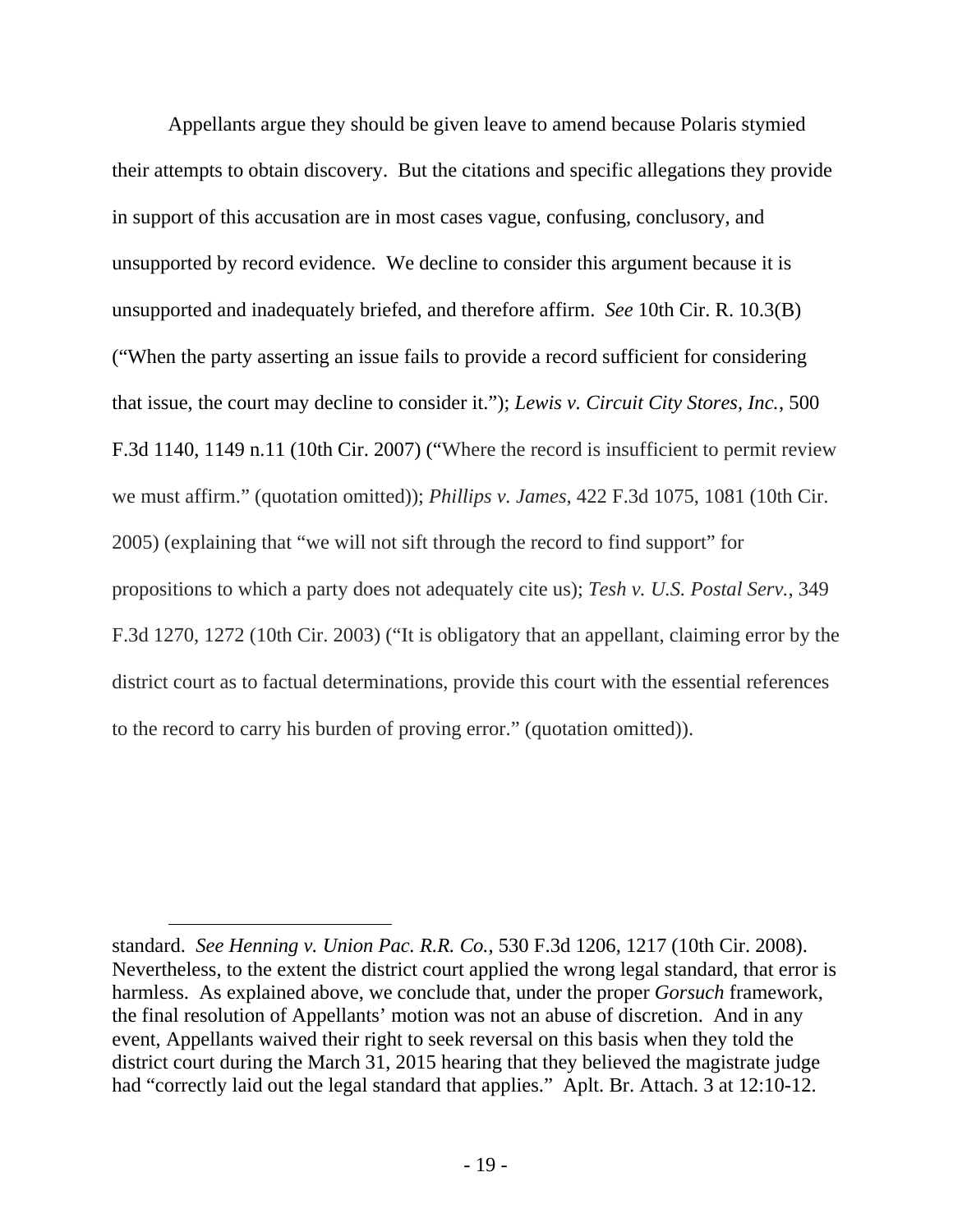#### *C. Denial of Motion for Additional Discovery*

#### 1. **Standard of Review**

We "review . . . the district court's denial of deferment for expanded discovery pursuant to Rule 56(d) . . . for an abuse of discretion." *Ellis v. J.R.'s Country Stores, Inc.*, 779 F.3d 1184, 1192 (10th Cir. 2015).

#### 2. **Analysis**

Under Federal Rule of Civil Procedure 56(d), a district court may permit additional time for discovery if "a nonmovant shows by affidavit or declaration that, for specified reasons, it cannot present facts essential to justify its opposition." That declaration must specify "(1) the probable facts not available, (2) why those facts cannot be presented currently, (3) what steps have been taken to obtain these facts, and (4) how additional time will enable [the party] to obtain those facts and rebut the motion for summary judgment." *Valley Forge Ins. Co. v. Health Care Mgmt. Partners, Ltd.*, 616 F.3d 1086, 1096 (10th Cir. 2010) (alteration in original) (internal quotation marks omitted). "We expect Rule 56(d) motions to be robust, and we have observed that '[an] affidavit's lack of specificity' counsels against a finding that the district court abused its discretion in denying a request for additional discovery under the rule." *Ellis*, 779 F.3d at 1206 (alteration in original).

The magistrate judge found Appellants had "fail[ed] to establish good cause and excusable neglect in support of re-opening discovery." Aplt. App., Vol. 2 at 534-35. He therefore denied the motion "for the reasons specifically set forth . . . in connection with [Appellants'] motion for amendment." *Id.* at 535.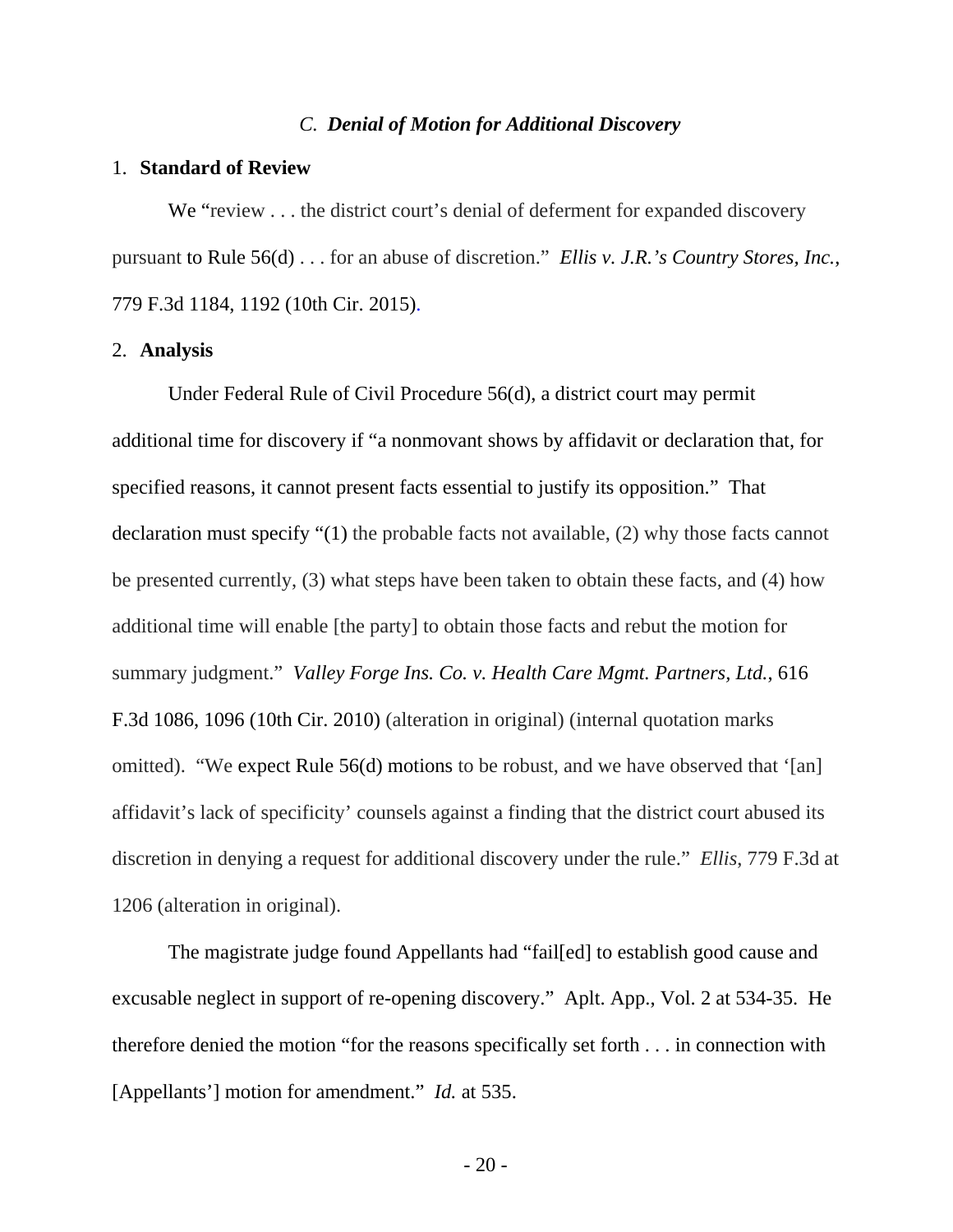The district court concluded Appellants were not entitled to Rule 56(d) relief because they had not submitted a sufficiently detailed affidavit. "[F]or that reason and those set forth in [the magistrate judge's] memorandum decision," the district court overruled Appellants' objections regarding the motion for additional discovery. Aplt. Br. Attach. 3 at 66:25-67:3.

We find no abuse of discretion in this ruling.

Appellants' motion for additional discovery incorporated by reference two declarations they had filed with a previous discovery motion. In one of those declarations, attorney Brad Bearnson attested that it was not until April 7, 2014, that Polaris produced "[ROPS] design records" and "documents relating to the [ROPS] design" that Appellants had requested "several times." Aplt. App., Vol. 2 at 375. Because of Polaris's alleged stonewalling, Bearnson asserted, Appellants did not discover until the June 26, 2014 disassembly that "the [ROPS] in question was in actuality a 2008 Polaris roll cage." *Id.* at 377.

The relevant portion of Appellants' second declaration, which was sworn by attorney Jason Robinson, asserts in its entirety:

In the course of this action, [Polaris] was requested but did not disclose documents relating to the design of the subject [ROPS]. I along with other co-counsel conferred with [Polaris's] counsel regarding the missing disclosure. We urged [Polaris] to disclose several times, on February 14, 2014, March 4, 2014, March 19, 2014, and again on April 10, 2014.

Doc. 109-2 at 2.

These declarations do not contain the information we require for Rule 56(d) motions. Initially, it is not clear what information Appellants sought. Robinson's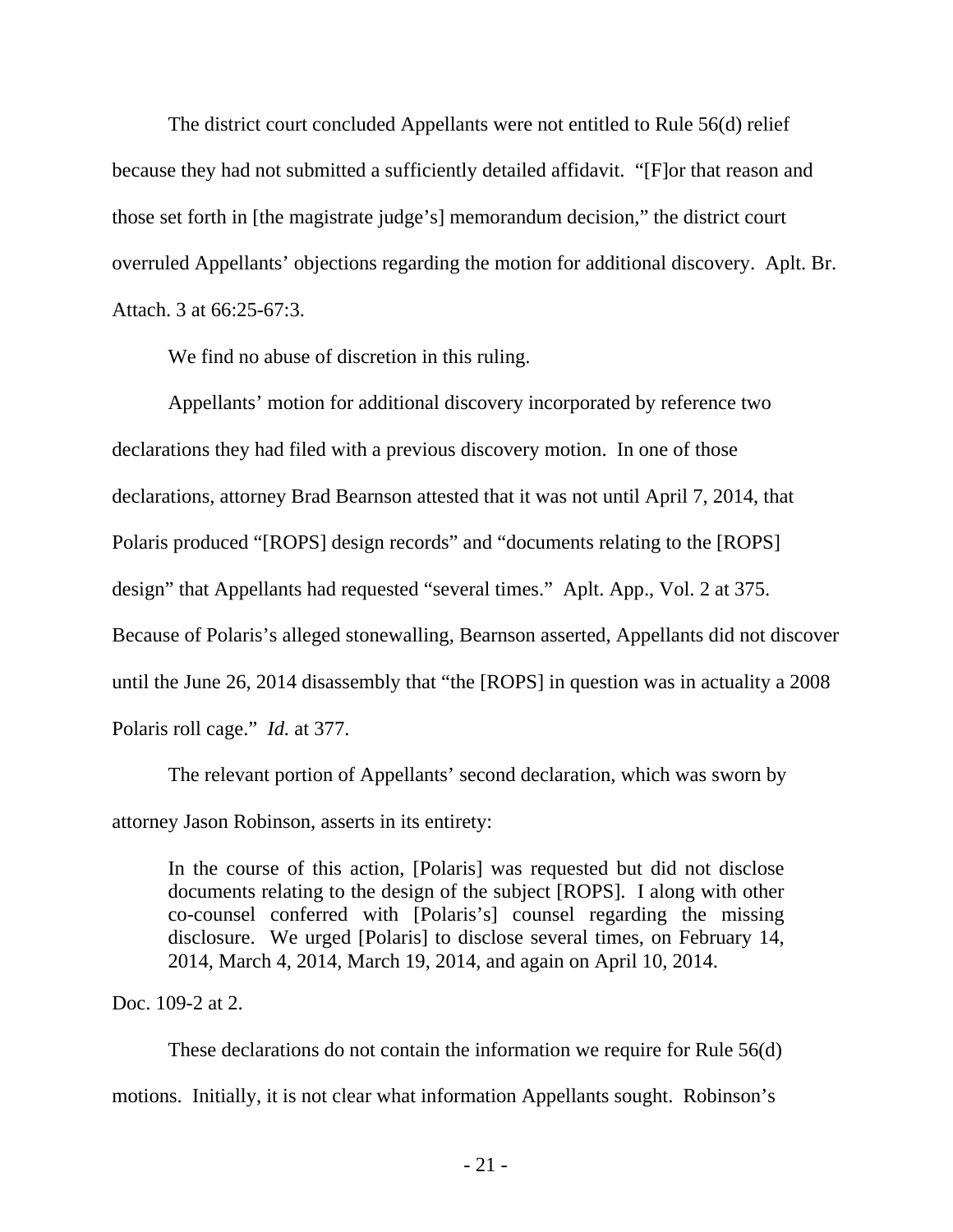declaration refers to "documents relating to the design of the subject [ROPS]," and Bearnson mentions "documents relating to the [ROPS] design." But neither attorney identifies which documents in particular they have in mind. Further, although they appear to describe "why [their desired information] cannot be presented currently" and "what steps have been taken to obtain [that information]," they made no effort to explain "how additional time will enable [Appellants] to obtain those facts and rebut the motion for summary judgment." *Valley Forge Ins. Co.*, 616 F.3d at 1096 (quotation omitted). Given the declarations' "lack of specificity" and failure to satisfy each of the four Rule 56(d) factors, we cannot say the district court "clearly erred or ventured beyond the limits of permissible choice under the circumstances." *Hancock*, 701 F.3d at 1262 (quotation omitted).<sup>3</sup>

# *D. Motion for Summary Judgment*

# 1. **Standard of Review and Summary Judgment**

 $\overline{a}$ 

"We review a grant of summary judgment de novo, drawing all reasonable inferences and resolving all factual disputes in favor of the non-moving party." *Yousuf v. Cohlmia*, 741 F.3d 31, 37 (10th Cir. 2014). "Although our review of the record is de

 $3$  In their opening appeal brief, Appellants attempt to carry their Rule 56(d) burden by pointing to a declaration another of their attorneys, Lydia Barrett, submitted in support of a previous motion to extend fact discovery. This declaration was not attached to or cited in Appellants' November 18, 2014 motion for additional discovery. We therefore do not consider it in reviewing the district court's ruling. Regardless, that declaration would not change the outcome of the analysis, as even Appellants concede it does not explain "how additional time would enable them to gather the facts in issue." Aplt. Br. at 30.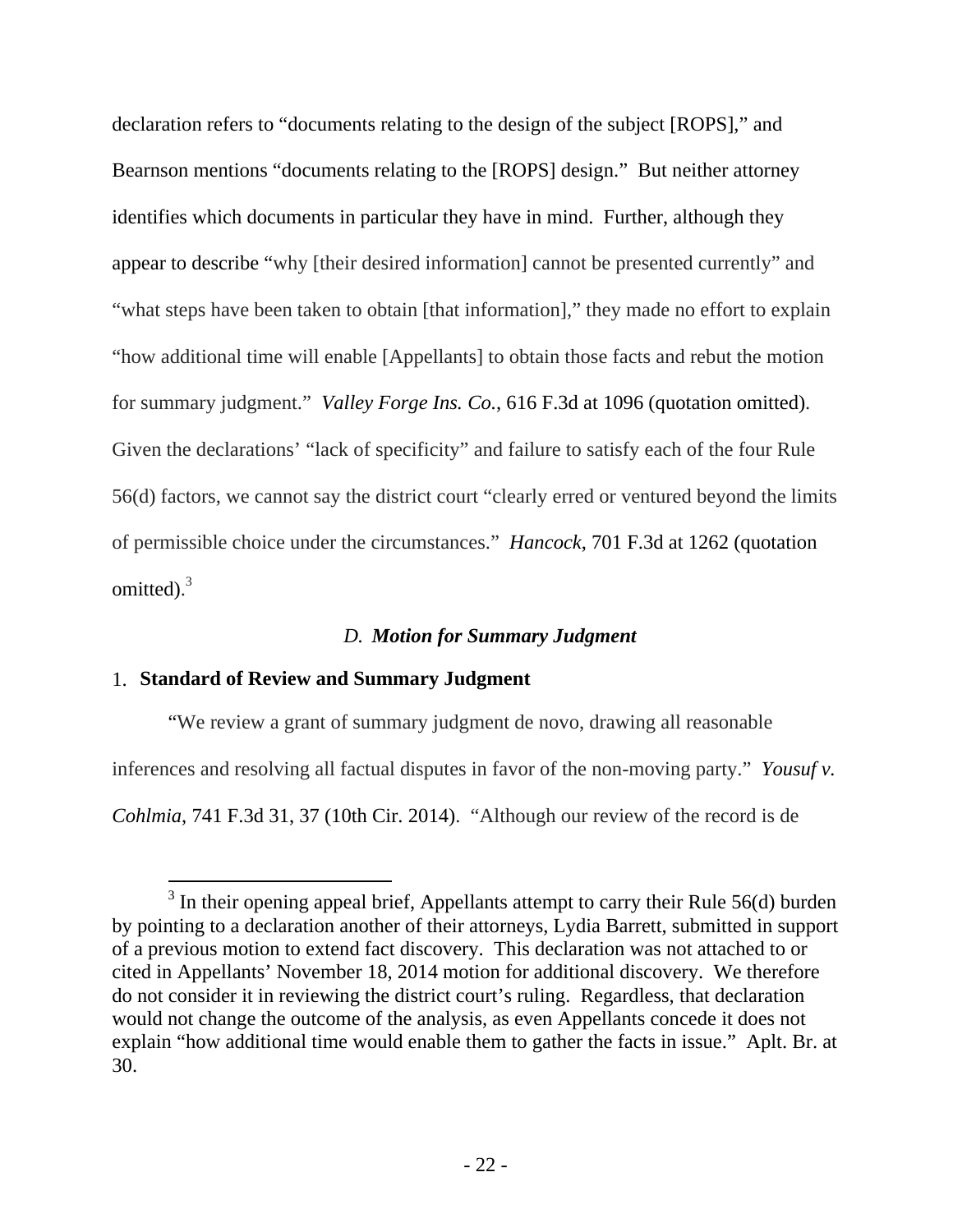novo, we conduct that review from the perspective of the district court at the time it made its ruling, ordinarily limiting our review to the materials adequately brought to the attention of the district court by the parties." *Fye v. Okla. Corp. Comm'n*, 516 F.3d 1217, 1223 (10th Cir. 2008) (internal quotation marks omitted).

A court shall grant summary judgment if "the movant shows that there is no genuine dispute as to any material fact and the movant is entitled to judgment as a matter of law." Fed. R. Civ. P. 56(a). "As to materiality, the substantive law will identify which facts are material. Only disputes over facts that might affect the outcome of the suit under the governing law will properly preclude the entry of summary judgment." *Anderson v. Liberty Lobby, Inc.*, 477 U.S. 242, 248 (1986). "[S]ummary judgment will not lie if the dispute about a material fact is 'genuine,' that is, if the evidence is such that a reasonable jury could return a verdict for the nonmoving party." *Id.* At "the summary judgment stage the judge's function is not [] to weigh the evidence and determine the truth of the matter but to determine whether there is a genuine issue for trial." *Id.* at 249.

### 2. **Analysis**

Because the district court properly denied Appellants' motion to amend, Polaris's motion for summary judgment turns on the allegations in Appellants' unamended complaint. The district court correctly concluded there was no genuine dispute that the product identified in that unamended complaint did not contain an injury-causing defect at the time it was sold.

The unamended complaint defines "The Product" at issue as "a *2011 Razor*, Model Ranger RZR 800, VIN# 4XAVY76AXZBB075066 . . . which was *manufactured* 

- 23 -